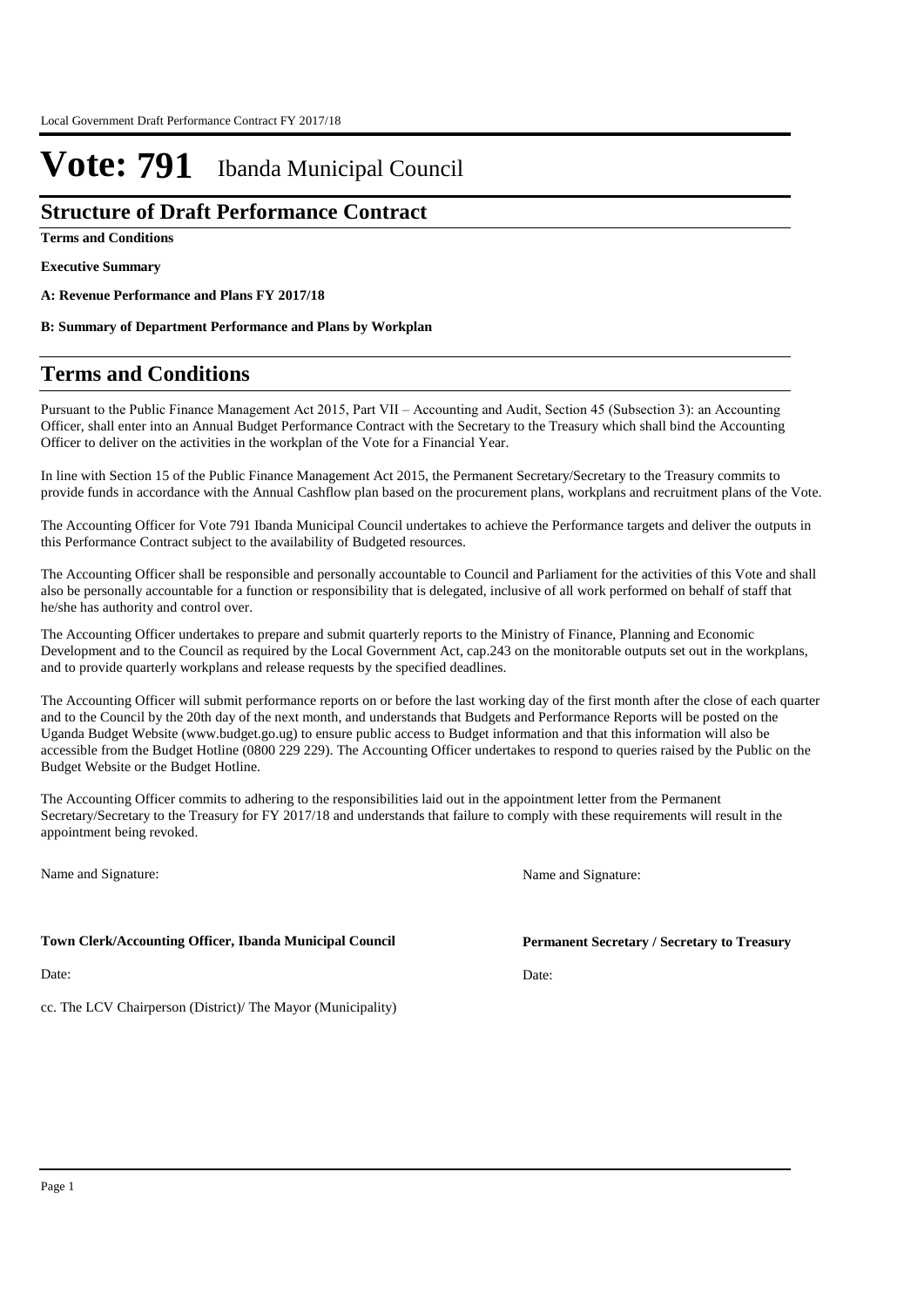### **Executive Summary**

### **Revenue Performance and Plans**

|                                        | 2016/17                |                                      | 2017/18             |
|----------------------------------------|------------------------|--------------------------------------|---------------------|
| UShs $000's$                           | <b>Approved Budget</b> | <b>Receipts by End</b><br><b>Dec</b> | <b>Draft Budget</b> |
| 1. Locally Raised Revenues             | 662.178                | 311,220                              | 720,515             |
| 2a. Discretionary Government Transfers | 1,092,036              | 603,252                              | 1,045,307           |
| 2b. Conditional Government Transfers   | 5,111,502              | 2,446,589                            | 5,901,231           |
| 2c. Other Government Transfers         |                        | $\overline{0}$                       | 228,637             |
| <b>Total Revenues</b>                  | 6,865,716              | 3,361,062                            | 7,895,690           |

#### *Planned Revenues for 2017/18*

The municipal total planned budget is 7,895,690,000=including central government grant of 6,059,596041.This include sector conditional wage of shs 4,799,667,000=,urban uncond.wage of 420,000,000, urban unconditional non wage recurrent grant of shs 343,298,000,Total sector non wage recurrent grant of shs 818,201,383,Total development grant of shs 495,854,736.

#### **Expenditure Performance and Plans**

|                            | 2016/17                |                                                      | 2017/18               |  |
|----------------------------|------------------------|------------------------------------------------------|-----------------------|--|
| <b>UShs 000's</b>          | <b>Approved Budget</b> | <b>Actual</b><br><b>Expenditure by</b><br>end of Dec | <b>Draft Budget</b>   |  |
| 1a Administration          | 1,121,939              | 189,560                                              | 730,953               |  |
| 2 Finance                  | 197,673                | 114,078                                              | 262,730               |  |
| 3 Statutory Bodies         | 126,640                | 46,741                                               | 215,948               |  |
| 4 Production and Marketing | 54,151                 | 15,019                                               | 95,168                |  |
| 5 Health                   | 967,035                | 463,818                                              | 1,075,097             |  |
| 6 Education                | 3,912,629              | 1,635,485                                            | 4,766,493             |  |
| 7a Roads and Engineering   | 324,260                | 54,056                                               | 319,246               |  |
| 7b Water                   | $\Omega$               | $\Omega$                                             | 2,518                 |  |
| 8 Natural Resources        | 10,159                 | 14                                                   | 33,232                |  |
| 9 Community Based Services | 60,814                 | 18,088                                               | 284,469               |  |
| 10 Planning                | 41,804                 | 14,407                                               | 64,042                |  |
| 11 Internal Audit          | 48,611                 | 17,831                                               | 45,795                |  |
| <b>Grand Total</b>         | 6,865,717              | 2,569,096                                            | 7,895,690             |  |
| Wage Rec't:                | 4,356,380              | 1,925,311                                            | 5,193,148             |  |
| Non Wage Rec't:            | 1,920,638              | 643,784                                              | 1,964,132             |  |
| Domestic Dev't             | 588,699                | 0                                                    | 738,410               |  |
| Donor Dev't                | 0                      | 0                                                    | $\boldsymbol{\theta}$ |  |

### *Planned Expenditures for 2017/18*

Administration -730973,000=Finance-260,730,000=,Statutory bodies 215,948,000=,Production and marketing-95,168,000=,Health-1,075,097,000=,Education-4,766,493,000=Roads-319,246,000=,Water-2,518,000=Natural resources-24,796,000=,Community based services284,470,000=,Planning-64,037,000=,Internal Audit-45,795,000.The increase and reduction in some sectors was due to increased sectoral conditional grants and realisation of priority outputs.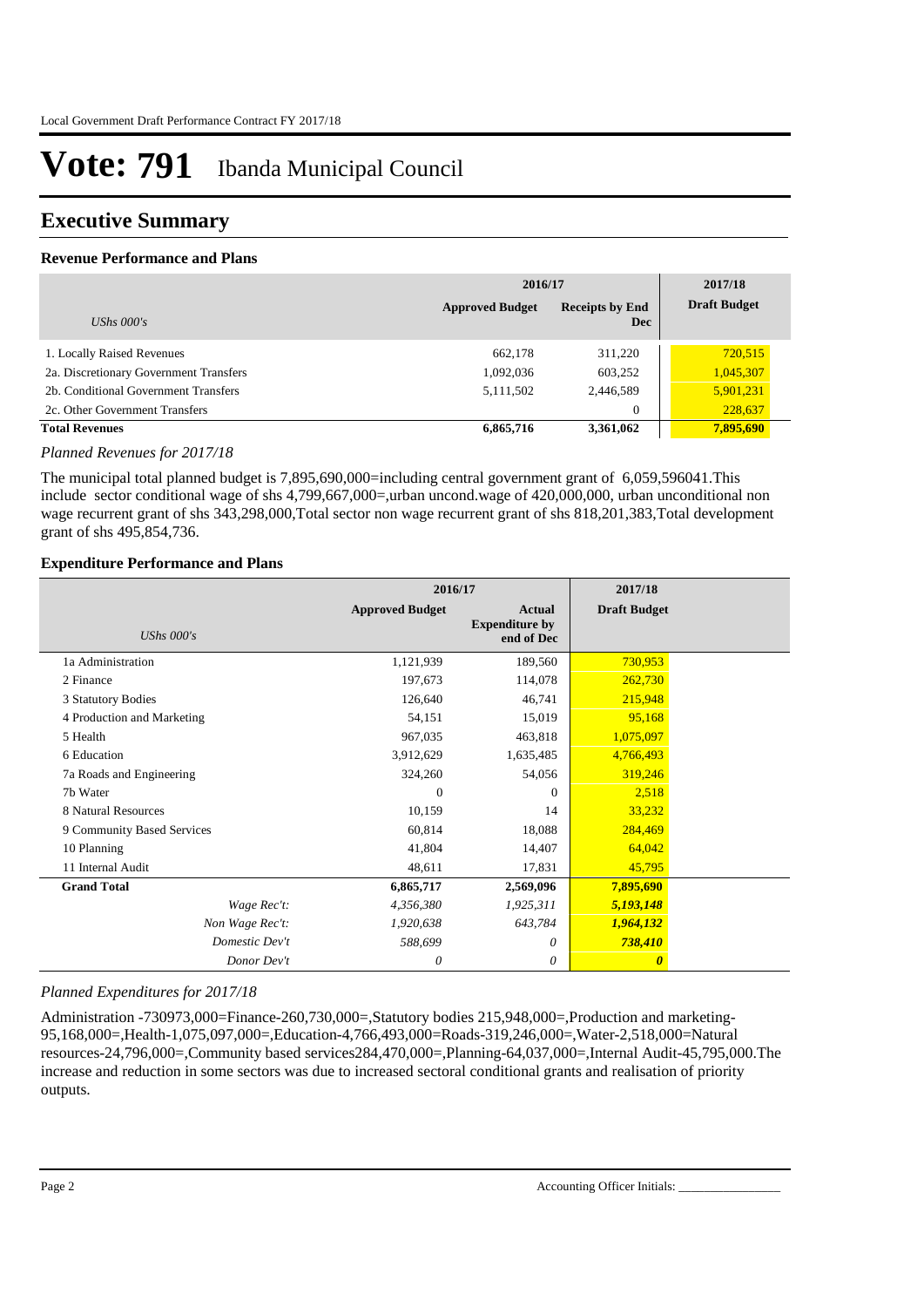### **A. Revenue Performance and Plans**

### **Conditional, Discretionary Transfers and other Revenues to the Local Government**

|                                                                               | 2016/17                |                        | 2017/18             |
|-------------------------------------------------------------------------------|------------------------|------------------------|---------------------|
|                                                                               | <b>Approved Budget</b> | <b>Receipts by End</b> | <b>Draft Budget</b> |
| UShs $000's$                                                                  |                        | <b>Dec</b>             |                     |
| <b>1. Locally Raised Revenues</b>                                             | 662,178                | 311,220                | 720,515             |
| Local Service Tax                                                             | 31,500                 | 38,385                 | 38,500              |
| Advertisements/Billboards                                                     | 4,221                  | 975                    | 4.544               |
| Animal & Crop Husbandry related levies                                        | 30,763                 | 10,342                 | 30,893              |
| <b>Business licences</b>                                                      | 75,264                 | 2,956                  | 98,264              |
| Ground rent                                                                   | 3,150                  | 1,200                  | 3,500               |
| Local Government Hotel Tax                                                    | 10,500                 | 4,899                  | 10,800              |
| Market/Gate Charges                                                           | 90,738                 | 43,421                 | 98,738              |
| Other Fees and Charges                                                        | 36,659                 | 4,257                  | 37,699              |
| Park Fees                                                                     | 288,390                | 177,312                | 288,490             |
| Property related Duties/Fees                                                  | 55,587                 | $\Omega$               | 72,587              |
| Registration (e.g. Births, Deaths, Marriages, etc.) Fees                      | 6,300                  | 5,691                  | 6,500               |
| <b>Inspection Fees</b>                                                        | 29,106                 | 21.782                 | 30,000              |
| 2a. Discretionary Government Transfers                                        | 1,092,036              | 603,252                | 1,045,307           |
| Urban Unconditional Grant (Wage)                                              | 390,417                | 195,209                | 420,000             |
| Urban Discretionary Development Equalization Grant                            | 343,407                | 228,938                | 282,010             |
| Urban Unconditional Grant (Non-Wage)                                          | 358,212                | 179,106                | 343,298             |
| <b>2b. Conditional Government Transfers</b>                                   | 5,111,502              | 2,446,589              | 5,901,231           |
| Development Grant                                                             | 95,292                 | 63,528                 | 114,877             |
| <b>Transitional Development Grant</b>                                         | 150,000                | 99,418                 |                     |
| Sector Conditional Grant (Wage)                                               | 3,965,962              | 1,982,981              | 4,799,667           |
| Sector Conditional Grant (Non-Wage)                                           | 900,248                | 300,663                | 894,920             |
| Pension for Local Governments                                                 |                        | $\Omega$               | 43,829              |
| <b>Gratuity for Local Governments</b>                                         |                        | $\theta$               | 47,939              |
| 2c. Other Government Transfers                                                |                        | 0                      | 228,637             |
| Sector condition grant-Community(Uganda Women Enterprenuearship<br>Programme) |                        | $\theta$               | 64,519              |
| Sector condition grant-Community(Youth Livelihood Programme)                  |                        | $\Omega$               | 164,118             |
| <b>Total Revenues</b>                                                         | 6,865,716              | 3,361,062              | 7,895,690           |

#### **Planned Revenues for 2017/18**

*(i) Locally Raised Revenues* 

The total Local revenue forecat is  $720,515,000=$ 

*(ii) Central Government Transfers*

Urban unconditional grant(wage)-419,999,502=,Discritionary Development equalisation grant-282,009,712=,,Unconditional grant NWG-448,282,249=,

*(iii) Donor Funding*

n/a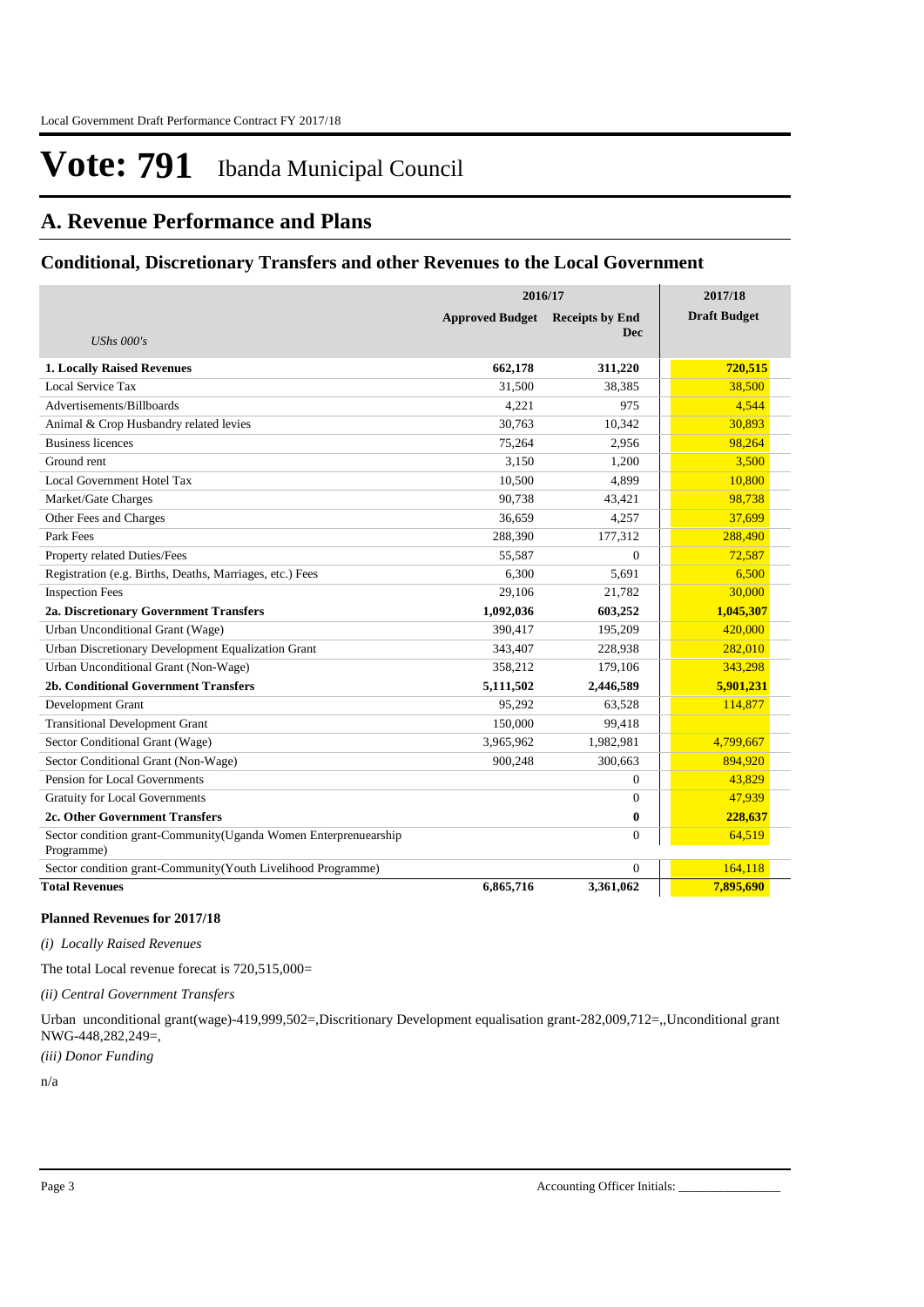## **Summary: Department Performance and Plans by Workplan**

### *Workplan 1a: Administration*

### **(i) Overview of Workplan Revenue and Expenditures**

| <b>UShs Thousand</b>                               |                                  | 2016/17                      | 2017/18             |  |
|----------------------------------------------------|----------------------------------|------------------------------|---------------------|--|
|                                                    | <b>Approved</b><br><b>Budget</b> | Outturn by end<br><b>Dec</b> | <b>Draft Budget</b> |  |
| A: Breakdown of Workplan Revenues:                 |                                  |                              |                     |  |
| <b>Recurrent Revenues</b>                          | 784,230                          | 376,968                      | 572,199             |  |
| <b>Gratuity for Local Governments</b>              |                                  | $\theta$                     | 47,939              |  |
| <b>Locally Raised Revenues</b>                     |                                  | $\Omega$                     | 65.116              |  |
| Multi-Sectoral Transfers to LLGs                   | 483,223                          | 167,949                      | 130,885             |  |
| Pension for Local Governments                      |                                  | $\Omega$                     | 43,829              |  |
| Unspent balances - Locally Raised Revenues         | 77,116                           | 59,161                       |                     |  |
| Urban Unconditional Grant (Non-Wage)               | 73.891                           | 66,006                       | 63,020              |  |
| Urban Unconditional Grant (Wage)                   | 150,000                          | 83,852                       | 221,411             |  |
| <b>Development Revenues</b>                        | 337.709                          | 217,349                      | 158,753             |  |
| Multi-Sectoral Transfers to LLGs                   | 170,409                          | 113,606                      | 20,020              |  |
| <b>Transitional Development Grant</b>              | 150,000                          | 99,418                       |                     |  |
| Urban Discretionary Development Equalization Grant | 17.300                           | 4.325                        | 38,733              |  |
| Urban Unconditional Grant (Non-Wage)               | $\Omega$                         | $\Omega$                     | 100,000             |  |
| <b>Total Revenues</b>                              | 1,121,939                        | 594,317                      | 730,953             |  |
| <b>B: Breakdown of Workplan Expenditures:</b>      |                                  |                              |                     |  |
| Recurrent Expenditure                              | 784,230                          | 189,560                      | 572,199             |  |
| Wage                                               | 150,000                          | 41,926                       | 221,411             |  |
| Non Wage                                           | 634,230                          | 147,634                      | 350,789             |  |
| Development Expenditure                            | 337.709                          | 0                            | 158,753             |  |
| Domestic Development                               | 337,709                          | $\overline{0}$               | 158,753             |  |
| Donor Development                                  | $\mathbf{0}$                     | $\Omega$                     | $\overline{0}$      |  |
| <b>Total Expenditure</b>                           | 1,121,939                        | 189,560                      | 730,953             |  |

### *Department Revenue and Expenditure Allocations Plans for 2017/18*

The recurrent revenue totals to 572,220,000=Development revenues totals to 158,753,000. The recurrent expenditure is  $572,220,000=$  and development expenditure totals to  $158753,000=$ 

### **(ii) Summary of Past and Planned Workplan Outputs**

|                     |                                                  | 2016/17                                                                | 2017/18                                           |
|---------------------|--------------------------------------------------|------------------------------------------------------------------------|---------------------------------------------------|
| Function, Indicator | <b>Approved Budget</b><br>and Planned<br>outputs | <b>Expenditure and</b><br><b>Performance by</b><br><b>End December</b> | <b>Draft Budget and</b><br><b>Planned outputs</b> |

*Function: 1381 District and Urban Administration*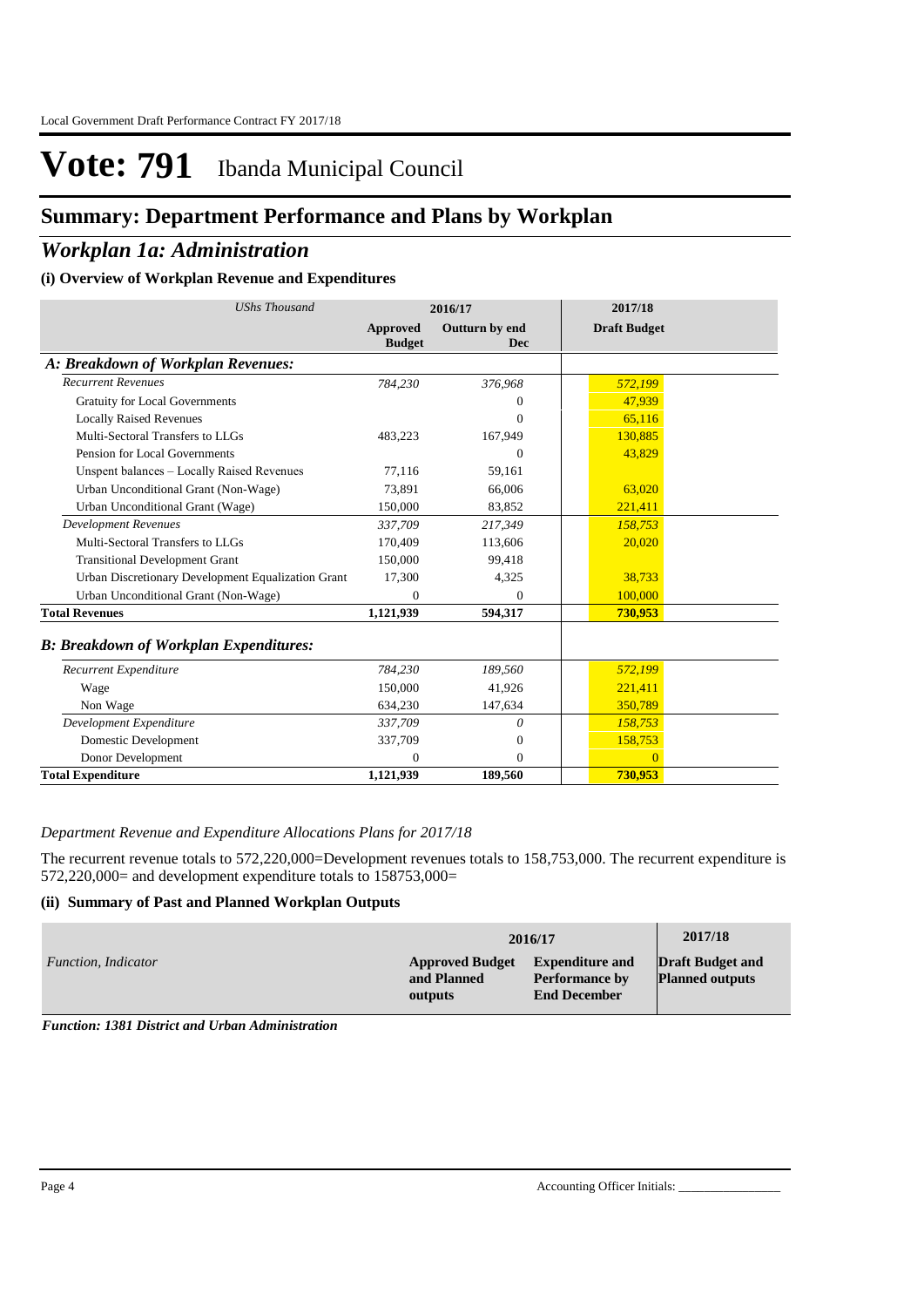### *Workplan 1a: Administration*

|                                                                            | 2016/17                                          | 2017/18                                                         |                                                   |
|----------------------------------------------------------------------------|--------------------------------------------------|-----------------------------------------------------------------|---------------------------------------------------|
| Function, Indicator                                                        | <b>Approved Budget</b><br>and Planned<br>outputs | <b>Expenditure and</b><br>Performance by<br><b>End December</b> | <b>Draft Budget and</b><br><b>Planned outputs</b> |
| %age of LG establish posts filled                                          | 60                                               | 50                                                              | 60                                                |
| % age of staff appraised                                                   | 99                                               | $\theta$                                                        | 99                                                |
| %age of staff whose salaries are paid by 28th of every month               | 99                                               | 99                                                              | 99                                                |
| %age of pensioners paid by 28th of every month                             | 99                                               | 99                                                              | 99                                                |
| No. (and type) of capacity building sessions undertaken                    | 4                                                | $\Omega$                                                        | 2                                                 |
| Availability and implementation of LG capacity building<br>policy and plan | yes                                              | yes                                                             | yes                                               |
| No. of monitoring visits conducted                                         | 4                                                | 3                                                               |                                                   |
| No. of monitoring reports generated                                        |                                                  |                                                                 |                                                   |
| % age of staff trained in Records Management                               | 80                                               | $\mathfrak{D}$                                                  | 80                                                |
| No. of computers, printers and sets of office furniture<br>purchased       | 11                                               | 17                                                              |                                                   |
| No. of existing administrative buildings rehabilitated                     |                                                  |                                                                 |                                                   |
| No. of solar panels purchased and installed                                | 4                                                |                                                                 |                                                   |
| No. of administrative buildings constructed                                | $\Omega$                                         |                                                                 |                                                   |
| <b>Function Cost (UShs '000)</b>                                           | 1,121,939                                        | 189,560                                                         | 730,953                                           |
| Cost of Workplan (UShs '000):                                              | 1,121,939                                        | 189,560                                                         | 730,953                                           |

### *Planned Outputs for 2017/18*

The key service delivery outputs among others include records management, Human resource Management, Supervision of division programmes implementation, Public information dissemination, office support services, assets and facilities management among others.

### **(iii) Details of Off-Budget Activities carried out by NGOs, Central Government, the Private Sector and Donors**  N/A

### **(iv) The three biggest challenges faced by the department in improving local government services**

### *Inadequate funding 1.*

The sector has no conditional grant and the local reveue is minimal implying limited funding and implementation of its programmes

### *understaffing 2.*

The sector is currently understaffed and the wage allocated will cater for limited key possition remaing with some gaps

### *transport means 3.*

The sector has no means of transport to monitor and supervise government programmes and projects.

### *Workplan 2: Finance*

### **(i) Overview of Workplan Revenue and Expenditures**

| UShs Thousand | 2017/18<br>2016/17                    |
|---------------|---------------------------------------|
| Approved      | <b>Draft Budget</b><br>Outturn by end |
| <b>Budget</b> | Dec                                   |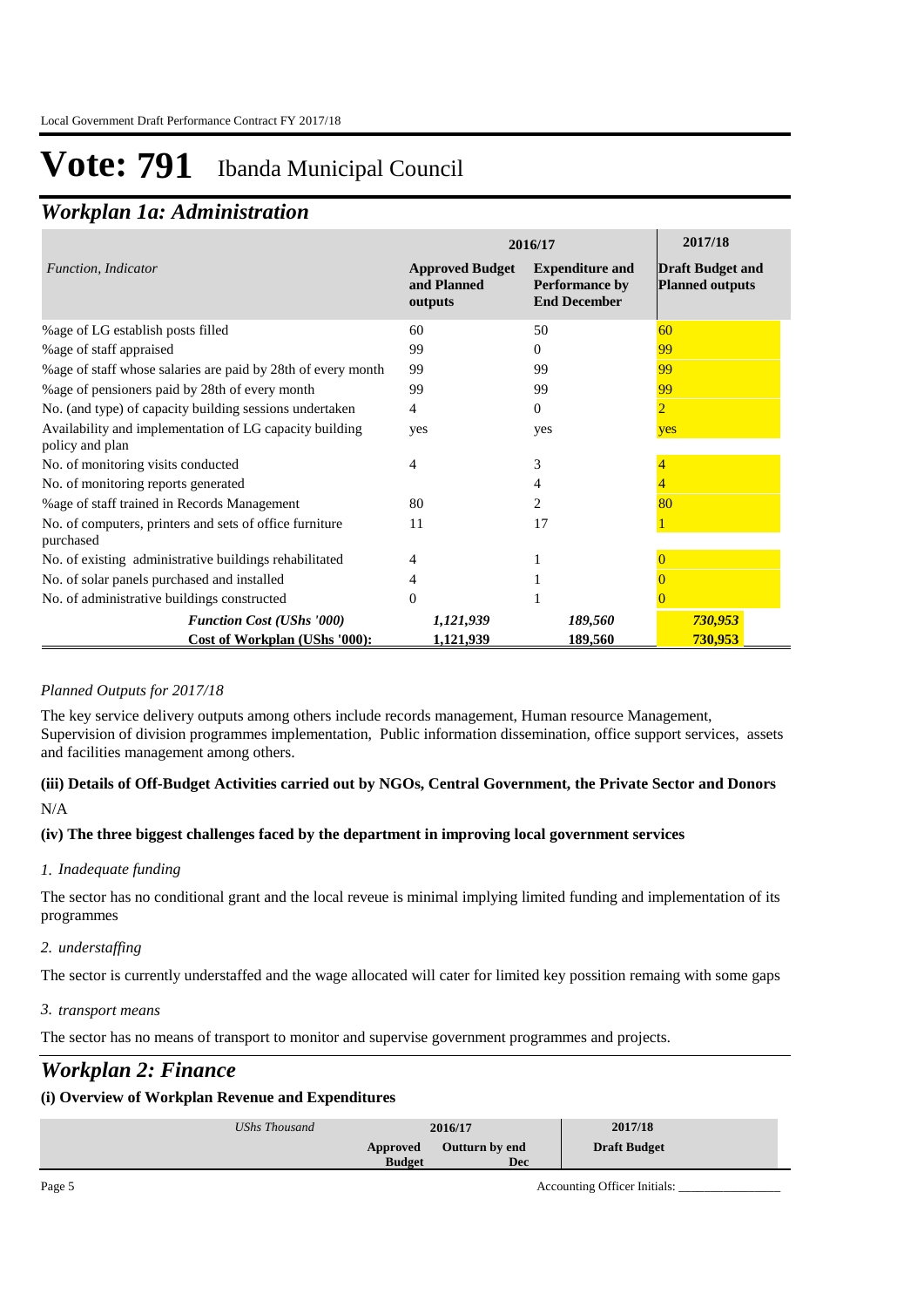### *Workplan 2: Finance*

| A: Breakdown of Workplan Revenues:                 |          |          |          |  |
|----------------------------------------------------|----------|----------|----------|--|
| <b>Recurrent Revenues</b>                          | 180,374  | 114,078  | 258,730  |  |
| <b>Locally Raised Revenues</b>                     |          | $\Omega$ | 22,291   |  |
| Multi-Sectoral Transfers to LLGs                   |          | $\theta$ | 112,102  |  |
| Unspent balances - Locally Raised Revenues         | 68,291   | 53,486   |          |  |
| Urban Unconditional Grant (Non-Wage)               | 51,083   | 47,096   | 51,896   |  |
| Urban Unconditional Grant (Wage)                   | 61,000   | 13,496   | 72,441   |  |
| <b>Development Revenues</b>                        | 17,300   | 4,325    | 4,000    |  |
| <b>Locally Raised Revenues</b>                     |          | $\Omega$ | 2,000    |  |
| Multi-Sectoral Transfers to LLGs                   |          | $\Omega$ | 2,000    |  |
| Urban Discretionary Development Equalization Grant | 17,300   | 4,325    |          |  |
| <b>Total Revenues</b>                              | 197,673  | 118,403  | 262,730  |  |
| <b>B: Breakdown of Workplan Expenditures:</b>      |          |          |          |  |
| Recurrent Expenditure                              | 180,374  | 114,078  | 258,730  |  |
| Wage                                               | 61,000   | 13,496   | 72,441   |  |
| Non Wage                                           | 119,374  | 100,582  | 186,289  |  |
| Development Expenditure                            | 17,300   | 0        | 4,000    |  |
| Domestic Development                               | 17,300   | 0        | 4,000    |  |
| Donor Development                                  | $\Omega$ | $\Omega$ | $\Omega$ |  |
| <b>Total Expenditure</b>                           | 197,673  | 114,078  | 262,730  |  |

### *Department Revenue and Expenditure Allocations Plans for 2017/18*

The total allocation equals to 260,730,000 which include recurrent revenue of 258,730,000 and development revenues of 2,000,000=.This will be spent on Assesment of revenue,Enforcement of revenue, sensitisation Meetings,Radio Talk shows,Spot checks on hotels, Property Valuations,Meetings with hotels,Revenue mobolisation,revenue paid,Annual work plan presented to council for aproval, Draft budget prepared and presented to council, Project Monitoing, Annual performance,purchase of stationary, staff sponsered for CPA, Staff sponsered for short courses, Training staff on revenue enhancement, Remit URA returns

#### **(ii) Summary of Past and Planned Workplan Outputs**

|                                                                        | 2016/17                                          | 2017/18                                                                |                                                   |
|------------------------------------------------------------------------|--------------------------------------------------|------------------------------------------------------------------------|---------------------------------------------------|
| Function, Indicator                                                    | <b>Approved Budget</b><br>and Planned<br>outputs | <b>Expenditure and</b><br><b>Performance by</b><br><b>End December</b> | <b>Draft Budget and</b><br><b>Planned outputs</b> |
| Function: 1481 Financial Management and Accountability $(LG)$          |                                                  |                                                                        |                                                   |
| Date for submitting the Annual Performance Report                      | 15/7/2017                                        | 15/7/2017                                                              | 15/7/2017                                         |
| Value of LG service tax collection                                     | 31500000                                         | 38375000                                                               | 31500000                                          |
| Value of Hotel Tax Collected                                           | 10500000                                         | 5076700                                                                | 10800000                                          |
| Value of Other Local Revenue Collections                               | 620178000                                        | 30045200                                                               | 671330000                                         |
| Date of Approval of the Annual Workplan to the Council                 | 25/2/2017                                        | 25/2/2017                                                              | 28/2/2017                                         |
| Date for presenting draft Budget and Annual workplan to the<br>Council |                                                  | 15/3/2017                                                              | 28/2/2018                                         |
| Date for submitting annual LG final accounts to Auditor<br>General     | 30/8/2017                                        | 30-8-2017                                                              | 30/8/2017                                         |
| <b>Function Cost (UShs '000)</b>                                       | 197,673                                          | 114,078                                                                | 262,730                                           |
| Cost of Workplan (UShs '000):                                          | 197,673                                          | 114,078                                                                | 262,730                                           |

Page 6 Accounting Officer Initials: \_\_\_\_\_\_\_\_\_\_\_\_\_\_\_\_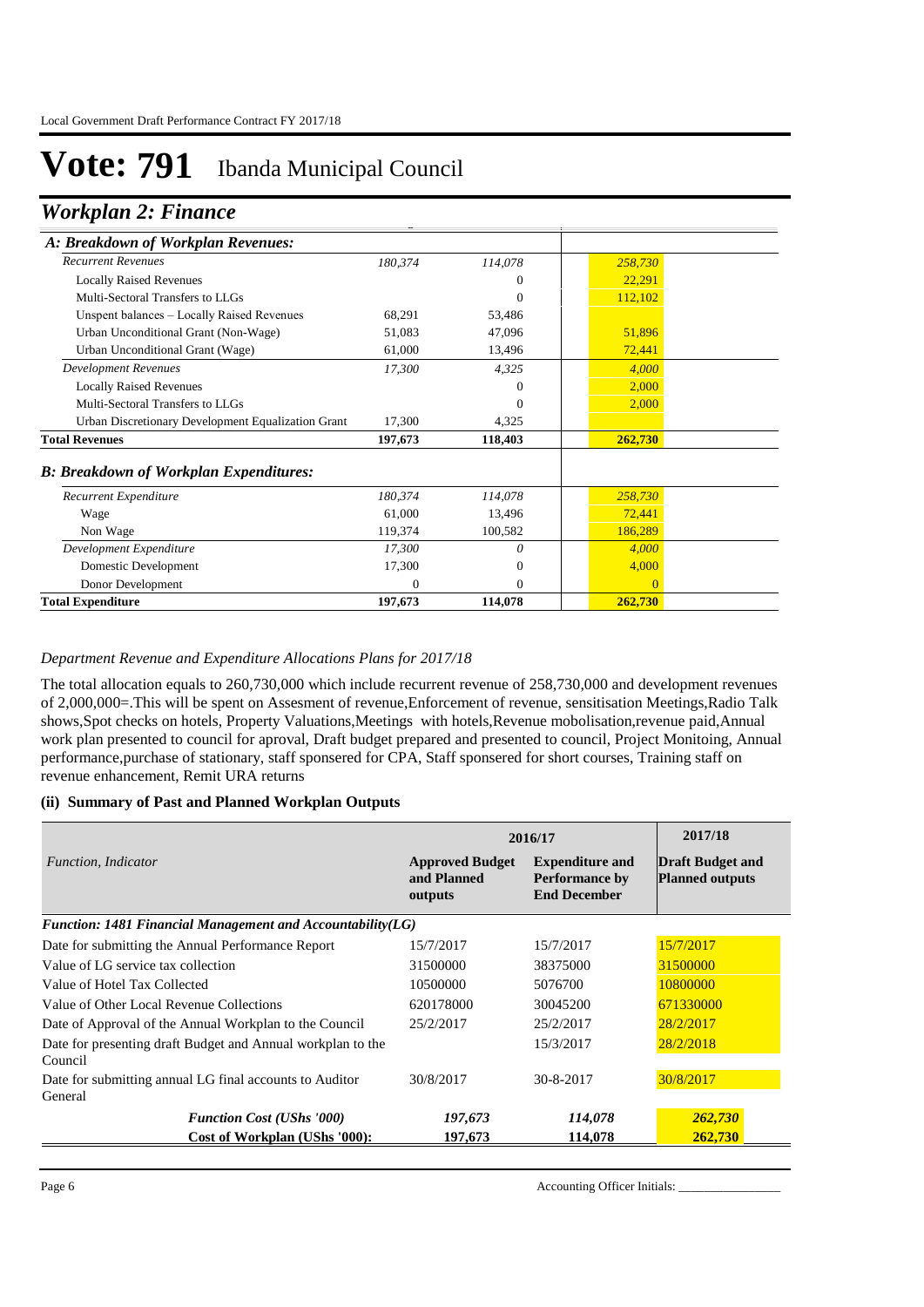## *Workplan 2: Finance*

### *Planned Outputs for 2017/18*

Assesment of revenue,Enforcement of revenue, sensitisation Meetings,Radio Talk shows,Spot checks on hotels, Property Valuations,Meetings with hotels,Revenue mobolisation,revenue paid,Annual work plan presented to council for aproval, Draft budget prepared and presented to council, Project Monitoing, Annual performance,purchase of stationary, staff sponsered for CPA, Staff sponsered for short courses, Training staff on revenue enhancement, Remit URA returns

### **(iii) Details of Off-Budget Activities carried out by NGOs, Central Government, the Private Sector and Donors**

The sector does not have any off budget activties for f/y 2017/18

### **(iv) The three biggest challenges faced by the department in improving local government services**

*Understaffing 1.*

Lack of staff in critical positions

*Indequate funding 2.*

Restricted council budgetary provision for revenue enhancement

*Lack of transport 3.*

Means of transport to supervise departmental activities.

### *Workplan 3: Statutory Bodies*

### **(i) Overview of Workplan Revenue and Expenditures**

| <b>UShs Thousand</b>                          |                           | 2016/17                      | 2017/18             |  |
|-----------------------------------------------|---------------------------|------------------------------|---------------------|--|
|                                               | Approved<br><b>Budget</b> | Outturn by end<br><b>Dec</b> | <b>Draft Budget</b> |  |
| A: Breakdown of Workplan Revenues:            |                           |                              |                     |  |
| <b>Recurrent Revenues</b>                     | 126,640                   | 46,930                       | 215,948             |  |
| <b>Locally Raised Revenues</b>                |                           | $\theta$                     | 59,193              |  |
| Multi-Sectoral Transfers to LLGs              |                           | $\theta$                     | 52,153              |  |
| Unspent balances - Locally Raised Revenues    | 51,320                    | 27,449                       |                     |  |
| Urban Unconditional Grant (Non-Wage)          | 50,320                    | 13,052                       | 77,212              |  |
| Urban Unconditional Grant (Wage)              | 25,000                    | 6,429                        | 27,389              |  |
| <b>Total Revenues</b>                         | 126,640                   | 46,930                       | 215,948             |  |
| <b>B: Breakdown of Workplan Expenditures:</b> |                           |                              |                     |  |
| Recurrent Expenditure                         | 126,640                   | 46,741                       | 215,948             |  |
| Wage                                          | 25,000                    | 6,240                        | 27,389              |  |
| Non Wage                                      | 101,640                   | 40,501                       | 188,558             |  |
| Development Expenditure                       | 0                         | 0                            |                     |  |
| Domestic Development                          | $\Omega$                  | $\theta$                     |                     |  |
| Donor Development                             | 0                         | $\Omega$                     | 0                   |  |
| <b>Total Expenditure</b>                      | 126,640                   | 46,741                       | 215,948             |  |

### *Department Revenue and Expenditure Allocations Plans for 2017/18*

The sector has been allocated 215,948,000= FY 2017/18 which include wage of 27,389,000=,non wage of 77,212,000= multi sectoral transfer of 52,153,000 and local revenue of 59,193,000= . Statutory bodies/council had a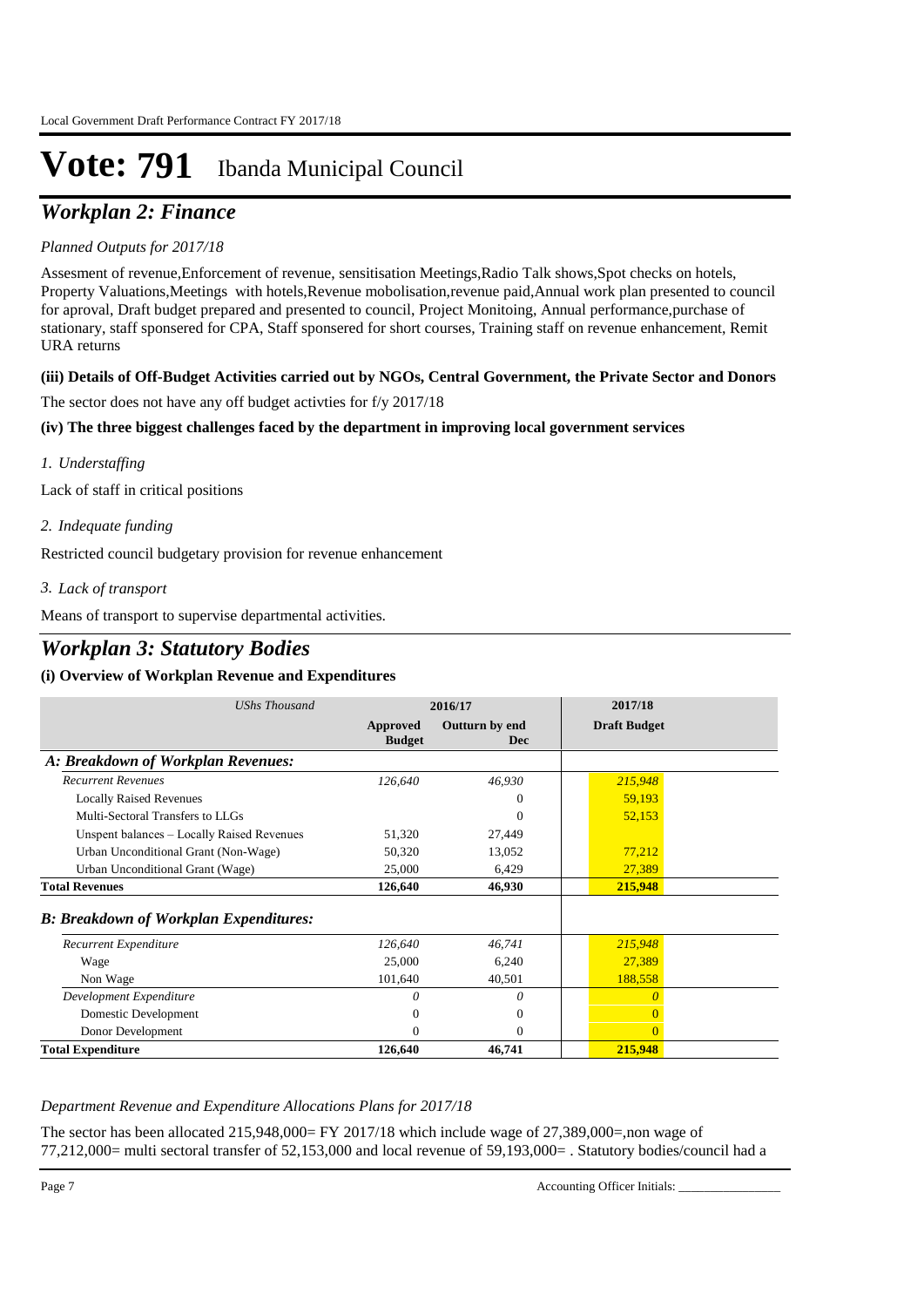### *Workplan 3: Statutory Bodies*

budget of 126,640 this money included the contracts committee funds by close of half of FY 2016/2017 council had spent 14,760 which indicates a perfomance percentage of 12% hence leaving 97% un utilied, 9 meetings in all were held. In future let the finance department timely releases the funds. Challenge:- un timely releases would delay mondatory sittings to extend to one or two month respectively i.e executive, council and committees.

### **(ii) Summary of Past and Planned Workplan Outputs**

|                                                             | 2016/17                                          | 2017/18                                                                |                                                   |
|-------------------------------------------------------------|--------------------------------------------------|------------------------------------------------------------------------|---------------------------------------------------|
| Function, Indicator                                         | <b>Approved Budget</b><br>and Planned<br>outputs | <b>Expenditure and</b><br><b>Performance by</b><br><b>End December</b> | <b>Draft Budget and</b><br><b>Planned outputs</b> |
| <b>Function: 1382 Local Statutory Bodies</b>                |                                                  |                                                                        |                                                   |
| No of minutes of Council meetings with relevant resolutions | 06                                               | 2                                                                      |                                                   |
| <b>Function Cost (UShs '000)</b>                            | 126,640                                          | 46,741                                                                 | 215,948                                           |
| Cost of Workplan (UShs '000):                               | 126.640                                          | 46,741                                                                 | 215,948                                           |

### *Planned Outputs for 2017/18*

Council meetings, committee meetings procurement of goods and services, monitoring of governent of programmes and projects and ensuring an oversight role. By ensuring sustainable service delivery infrustructure development.

### **(iii) Details of Off-Budget Activities carried out by NGOs, Central Government, the Private Sector and Donors**  NIL.

### **(iv) The three biggest challenges faced by the department in improving local government services**

### *Untimely funding towards meeting management systems 1.*

it is always hard for the office to call for the meeting when there are no funds

### *Unconstituted full council 2.*

Being an interim council, at times it is hard to resolve on certain issues which are not mandeted by statutory instrument that that established the municipal council in July 2016. this acted as an obstruct towards hard but necessary decisions.

#### *Uncertanity of interim councillors(tenure of office) 3.*

Councillors have lived in faer of going back to election hence they end up compromising on certain decisions.

### *Workplan 4: Production and Marketing*

### **(i) Overview of Workplan Revenue and Expenditures**

| UShs Thousand                              | 2016/17                   |                              | 2017/18             |
|--------------------------------------------|---------------------------|------------------------------|---------------------|
|                                            | Approved<br><b>Budget</b> | Outturn by end<br><b>Dec</b> | <b>Draft Budget</b> |
| A: Breakdown of Workplan Revenues:         |                           |                              |                     |
| <b>Recurrent Revenues</b>                  | 54.151                    | 21.761                       | 95.168              |
| <b>Locally Raised Revenues</b>             |                           | $\theta$                     | 5,959               |
| Multi-Sectoral Transfers to LLGs           |                           | $\theta$                     | 6,500               |
| Other Transfers from Central Government    |                           | $\theta$                     | 11,133              |
| Sector Conditional Grant (Non-Wage)        | 14.294                    | 7.147                        | 16.372              |
| Sector Conditional Grant (Wage)            | 25,000                    | 12.500                       | 55,204              |
| Unspent balances - Locally Raised Revenues | 10.959                    | $\theta$                     |                     |

Page 8 Accounting Officer Initials: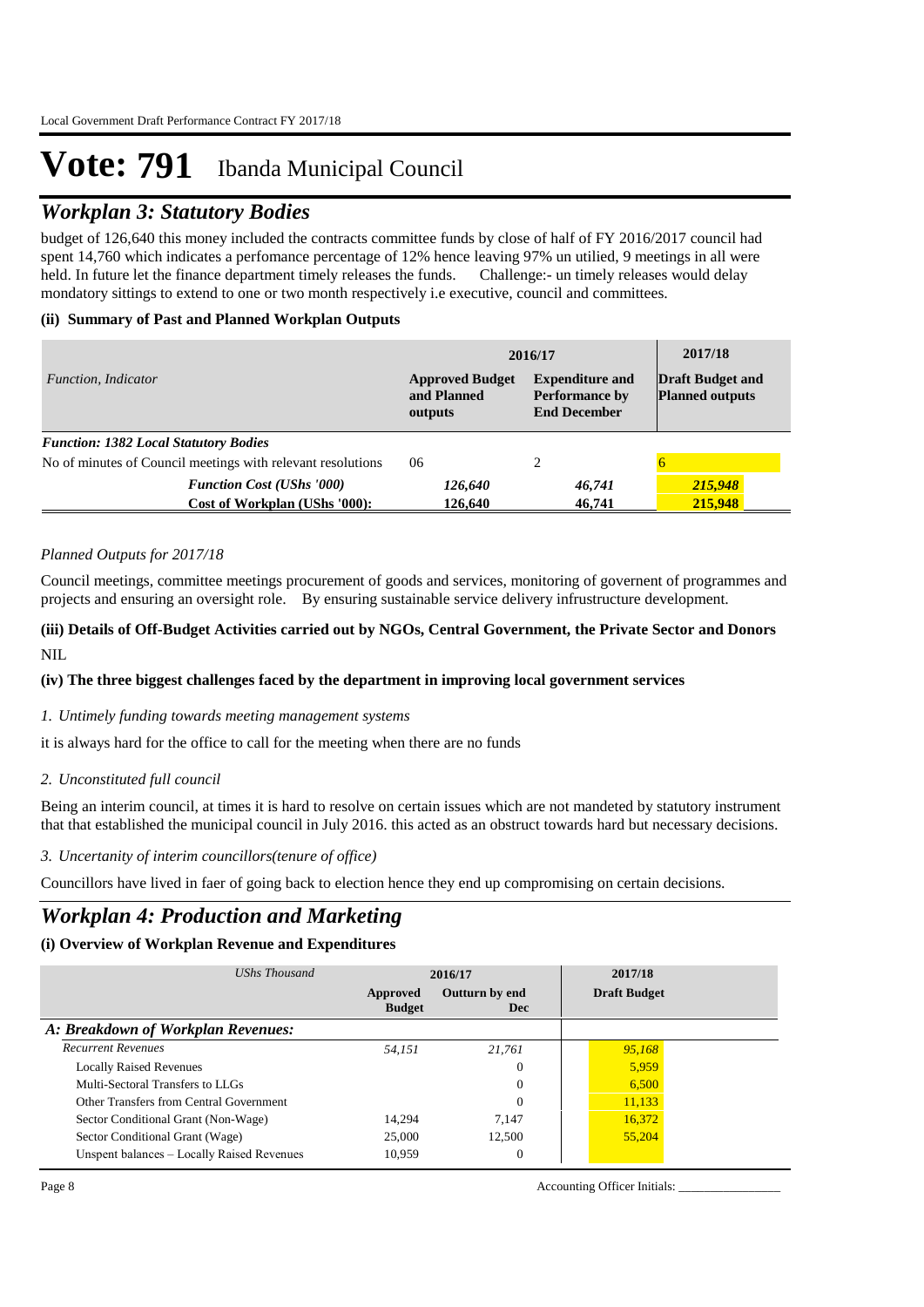## *Workplan 4: Production and Marketing*

| Urban Unconditional Grant (Non-Wage)          | 3,898  | $\overline{0}$ |        |
|-----------------------------------------------|--------|----------------|--------|
| Urban Unconditional Grant (Wage)              |        | 2,114          |        |
| <b>Total Revenues</b>                         | 54,151 | 21,761         | 95,168 |
| <b>B: Breakdown of Workplan Expenditures:</b> |        |                |        |
| Recurrent Expenditure                         | 54,151 | 15,019         | 95,168 |
| Wage                                          | 25,000 | 8,264          | 55,204 |
| Non Wage                                      | 29,151 | 6,755          | 39,964 |
| Development Expenditure                       |        | 0              |        |
| Domestic Development                          |        | $\Omega$       | 0      |
| Donor Development                             |        | $\theta$       | 0      |
| <b>Total Expenditure</b>                      | 54,151 | 15,019         | 95,168 |

#### *Department Revenue and Expenditure Allocations Plans for 2017/18*

The sector total budget FY 2017/18 is 95,168,000 which include wage PM of 55,204,000 and non wage of 16,372,000,transfer from central government for commercial services of 11,133,000 and Multi sectoral transfer to LLGs of 6,500,000=. The outputs to be implemented include farmer trainings, monitoring of OWC inputs, meat inspection,cooperative mobilisation among others.

#### **(ii) Summary of Past and Planned Workplan Outputs**

|                                                            | 2016/17                                          | 2017/18                                                                |                                                   |
|------------------------------------------------------------|--------------------------------------------------|------------------------------------------------------------------------|---------------------------------------------------|
| <i>Function, Indicator</i>                                 | <b>Approved Budget</b><br>and Planned<br>outputs | <b>Expenditure and</b><br><b>Performance by</b><br><b>End December</b> | <b>Draft Budget and</b><br><b>Planned outputs</b> |
| <b>Function: 0181 Agricultural Extension Services</b>      |                                                  |                                                                        |                                                   |
| <b>Function Cost (UShs '000)</b>                           | 5,000                                            | 1,181                                                                  | 7,247                                             |
| <b>Function: 0182 District Production Services</b>         |                                                  |                                                                        |                                                   |
| No. of fish ponds stocked                                  | 3                                                | $\Omega$                                                               |                                                   |
| Quantity of fish harvested                                 | 500                                              | 0                                                                      |                                                   |
| Number of anti-vermin operations executed quarterly        | 4                                                | 0                                                                      |                                                   |
| No. of parishes receiving anti-vermin services             | 21                                               | $\Omega$                                                               |                                                   |
| No. of livestock vaccinated                                | 3000                                             | 41                                                                     | 1000                                              |
| No. of livestock by type undertaken in the slaughter slabs | 6000                                             |                                                                        | 1000                                              |
| <b>Function Cost (UShs '000)</b>                           | 38,700                                           | 13,242                                                                 | 77,471                                            |
| <b>Function: 0183 District Commercial Services</b>         |                                                  |                                                                        |                                                   |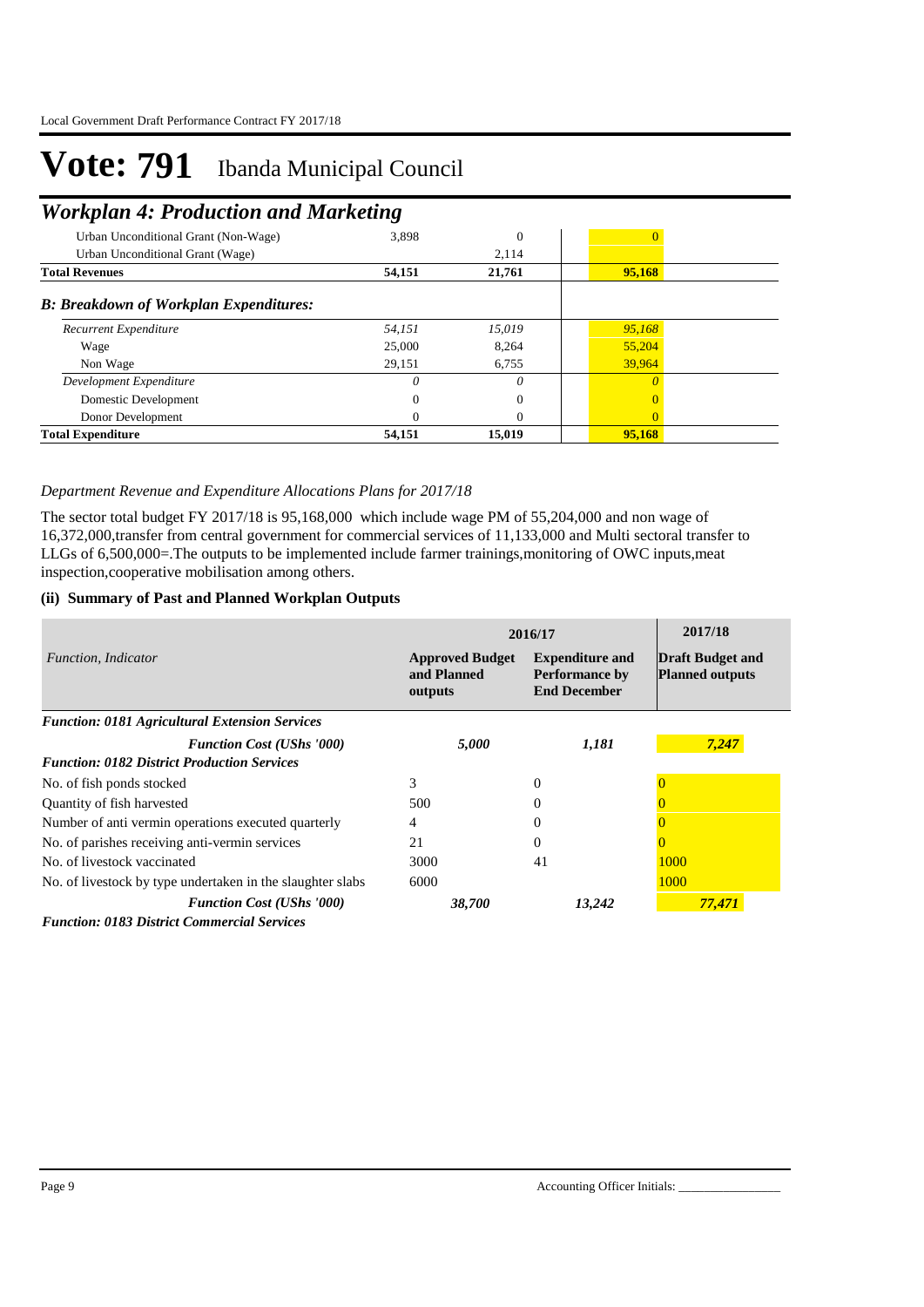## *Workplan 4: Production and Marketing*

|                                                                                      | 2016/17                                          | 2017/18                                                         |                                                   |
|--------------------------------------------------------------------------------------|--------------------------------------------------|-----------------------------------------------------------------|---------------------------------------------------|
| Function, Indicator                                                                  | <b>Approved Budget</b><br>and Planned<br>outputs | <b>Expenditure and</b><br>Performance by<br><b>End December</b> | <b>Draft Budget and</b><br><b>Planned outputs</b> |
| No of awareness radio shows participated in                                          | 2                                                | $\mathbf{0}$                                                    |                                                   |
| No. of trade sensitisation meetings organised at the<br>district/Municipal Council   |                                                  | 1                                                               |                                                   |
| No of businesses inspected for compliance to the law                                 |                                                  | 13                                                              | 20                                                |
| No of businesses issued with trade licenses                                          |                                                  | 93                                                              | 500                                               |
| No of awareneness radio shows participated in                                        | 2                                                | $\boldsymbol{0}$                                                |                                                   |
| No of businesses assited in business registration process                            |                                                  | 2                                                               | $\overline{2}$                                    |
| No. of enterprises linked to UNBS for product quality and<br>standards               |                                                  | $\theta$                                                        | $\overline{2}$                                    |
| No. of producers or producer groups linked to market<br>internationally through UEPB | 1                                                | $\theta$                                                        |                                                   |
| No. of market information reports desserminated                                      |                                                  | $\mathbf{0}$                                                    |                                                   |
| No of cooperative groups supervised                                                  | 4                                                | 5                                                               | 20                                                |
| No. of cooperative groups mobilised for registration                                 |                                                  | 1                                                               | 4                                                 |
| No. of cooperatives assisted in registration                                         |                                                  | 1                                                               | $\overline{2}$                                    |
| No. of tourism promotion activities meanstremed in district<br>development plans     | 3                                                | 3                                                               |                                                   |
| No. and name of hospitality facilities (e.g. Lodges, hotels and<br>restaurants)      |                                                  | 115                                                             | 10                                                |
| No. and name of new tourism sites identified                                         |                                                  | 3                                                               | 04                                                |
| No. of opportunites identified for industrial development                            | 2                                                | 13                                                              | $\overline{2}$                                    |
| No. of producer groups identified for collective value addition<br>support           |                                                  | 3                                                               | 04                                                |
| No. of value addition facilities in the district                                     |                                                  | 14                                                              | 40                                                |
| A report on the nature of value addition support existing and<br>needed              |                                                  | yes                                                             | <b>YES</b>                                        |
| No. of Tourism Action Plans and regulations developed                                | 1                                                | $\theta$                                                        |                                                   |
| <b>Function Cost (UShs '000)</b>                                                     | 10,451                                           | 596                                                             | 10,450                                            |
| Cost of Workplan (UShs '000):                                                        | 54,151                                           | 15,019                                                          | 95.168                                            |

### *Planned Outputs for 2017/18*

Sentisation of farmers on pests and diseases, good agricultural practices and good animal husbandry practices, Vaccination and treatment of livestock, inspecting and certifying meat for human consumption and Comercial services like Linking producers to markets, Inspecting bussinesses for complience to the law,cooperative supervision and enterprise development

### **(iii) Details of Off-Budget Activities carried out by NGOs, Central Government, the Private Sector and Donors**

### **(iv) The three biggest challenges faced by the department in improving local government services**

### *Inaduate staff 1.*

There is no production staff in the three divisions of ibanda municipal council and it's the 4 staff stationed at the municipal to provide production and marketing services in the divisions. This has made activities like meat inspection difficult.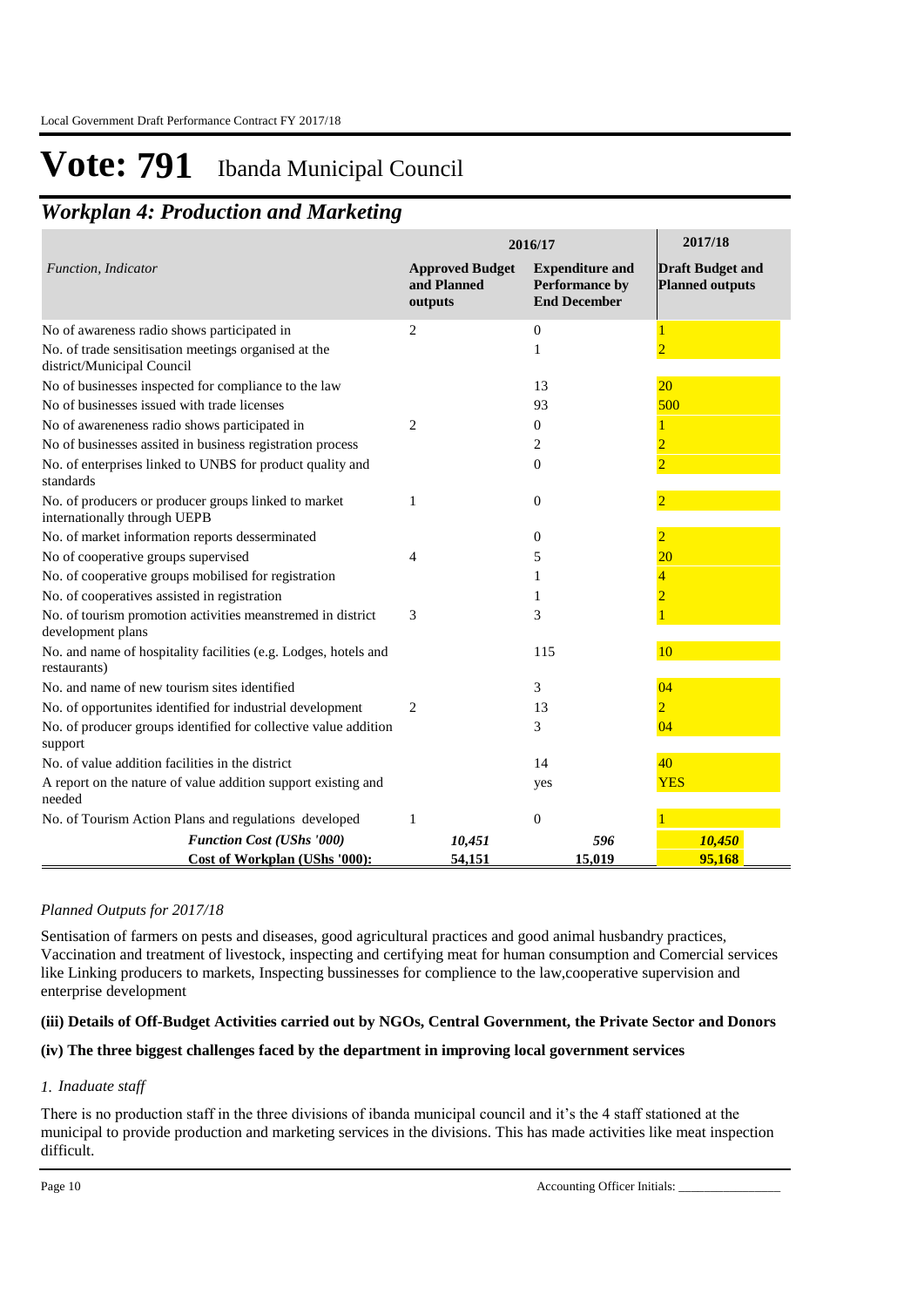## *Workplan 4: Production and Marketing*

### *lack of a computer 2.*

The department lacks a computer and its accessories to help in compilation of reports, statistical data and storage of information

### *Some staff lack motocycle for transport 3.*

One staff the municipal veterinary doctor does not have a motocycle to facilitate her field activiries

### *Workplan 5: Health*

### **(i) Overview of Workplan Revenue and Expenditures**

| <b>UShs Thousand</b>                               | 2016/17                   |                       | 2017/18             |
|----------------------------------------------------|---------------------------|-----------------------|---------------------|
|                                                    | Approved<br><b>Budget</b> | Outturn by end<br>Dec | <b>Draft Budget</b> |
| A: Breakdown of Workplan Revenues:                 |                           |                       |                     |
| <b>Recurrent Revenues</b>                          | 927,035                   | 446,599               | 1,026,267           |
| <b>Locally Raised Revenues</b>                     |                           | 0                     | 61.690              |
| Multi-Sectoral Transfers to LLGs                   |                           | $\Omega$              | 16,171              |
| Sector Conditional Grant (Non-Wage)                | 48,638                    | 24,319                | 64,816              |
| Sector Conditional Grant (Wage)                    | 823,544                   | 411,772               | 880,590             |
| Unspent balances - Locally Raised Revenues         | 41.690                    | 7,891                 |                     |
| Urban Unconditional Grant (Non-Wage)               | 13,163                    | 2,618                 | 3,000               |
| <b>Development Revenues</b>                        | 40,000                    | 0                     | 48,830              |
| Multi-Sectoral Transfers to LLGs                   |                           | $\Omega$              | 5,000               |
| Urban Discretionary Development Equalization Grant | 40,000                    | $\Omega$              | 43,830              |
| <b>Total Revenues</b>                              | 967,035                   | 446,599               | 1,075,097           |
| <b>B: Breakdown of Workplan Expenditures:</b>      |                           |                       |                     |
| Recurrent Expenditure                              | 927,035                   | 463,818               | 1,026,267           |
| Wage                                               | 823.544                   | 411.772               | 880.590             |
| Non Wage                                           | 103,491                   | 52,046                | 145,677             |
| Development Expenditure                            | 40,000                    | 0                     | 48,830              |
| Domestic Development                               | 40,000                    | $\mathbf{0}$          | 48,830              |
| Donor Development                                  | 0                         | $\mathbf{0}$          | $\overline{0}$      |
| <b>Total Expenditure</b>                           | 967,035                   | 463,818               | 1,075,097           |

#### *Department Revenue and Expenditure Allocations Plans for 2017/18*

The sector is planned to receive 1,075,097,000= that include wage PHC of 880,590,000 and total non wage of 145,677,000=. Local revenues and PHC grants allocated from the ministry of finance in line with the ministry of health. The activities shall be conducted in accordance with the ministry of health guidelines, and expenditures as per priority programmes.

### **(ii) Summary of Past and Planned Workplan Outputs**

|                     | 2016/17                                          | 2017/18                                                                |                                                   |
|---------------------|--------------------------------------------------|------------------------------------------------------------------------|---------------------------------------------------|
| Function, Indicator | <b>Approved Budget</b><br>and Planned<br>outputs | <b>Expenditure and</b><br><b>Performance by</b><br><b>End December</b> | <b>Draft Budget and</b><br><b>Planned outputs</b> |

*Function: 0881 Primary Healthcare*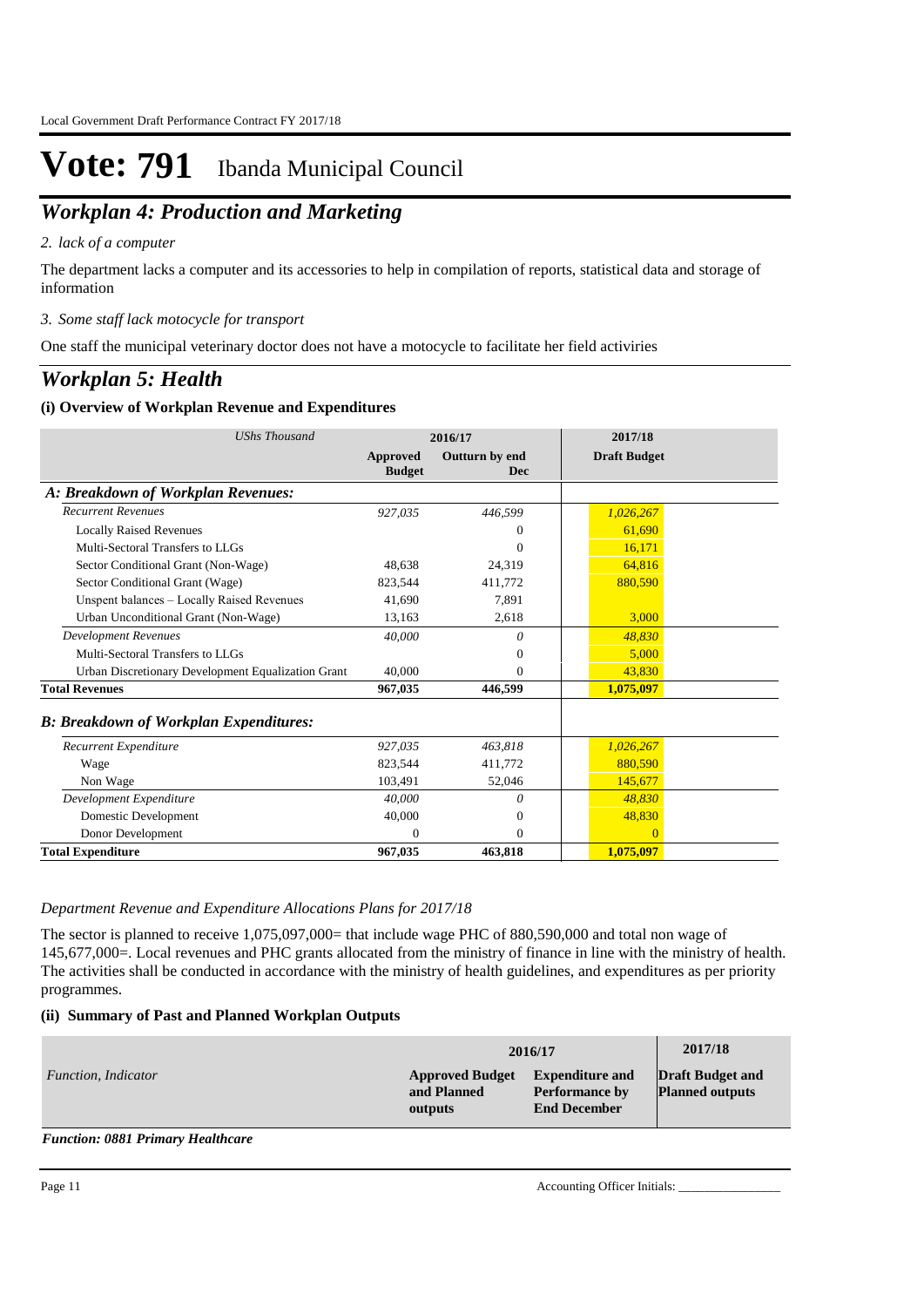### *Workplan 5: Health*

|                                                                                         | 2016/17                                          | 2017/18                                                                |                                                   |
|-----------------------------------------------------------------------------------------|--------------------------------------------------|------------------------------------------------------------------------|---------------------------------------------------|
| Function, Indicator                                                                     | <b>Approved Budget</b><br>and Planned<br>outputs | <b>Expenditure and</b><br><b>Performance by</b><br><b>End December</b> | <b>Draft Budget and</b><br><b>Planned outputs</b> |
| Number of trained health workers in health centers                                      | 50                                               | $\Omega$                                                               | 25                                                |
| No of trained health related training sessions held.                                    | 4                                                | $\Omega$                                                               | 15                                                |
| Number of outpatients that visited the Govt. health facilities.                         | 70038                                            | 85367                                                                  | 95212                                             |
| Number of inpatients that visited the Govt. health facilities.                          | 5000                                             | 7654                                                                   | 5000                                              |
| No and proportion of deliveries conducted in the Govt. health<br>facilities             | 1897                                             | 2123                                                                   | 2000                                              |
| % age of approved posts filled with qualified health workers                            | 65                                               | 60                                                                     | 65                                                |
| % age of Villages with functional (existing, trained, and<br>reporting quarterly) VHTs. | 40                                               | $\Omega$                                                               | 42                                                |
| No of children immunized with Pentavalent vaccine                                       | 30027                                            | 2261                                                                   | 30027                                             |
| No of OPD and other wards constructed                                                   |                                                  | 1                                                                      |                                                   |
| No of OPD and other wards rehabilitated                                                 |                                                  | $\Omega$                                                               |                                                   |
| <b>Function Cost (UShs '000)</b>                                                        | 129,910                                          | 45,303                                                                 | 129,506                                           |
| <b>Function: 0883 Health Management and Supervision</b>                                 |                                                  |                                                                        |                                                   |
| <b>Function Cost (UShs '000)</b>                                                        | 837,124                                          | 418,515                                                                | 945,591                                           |
| Cost of Workplan (UShs '000):                                                           | 967,035                                          | 463,818                                                                | 1,075,097                                         |

### *Planned Outputs for 2017/18*

Health promotion, hygiene and sanitation,basic heath care provision and management, monitoring and supervision of health services delivery.

### **(iii) Details of Off-Budget Activities carried out by NGOs, Central Government, the Private Sector and Donors**

Training and mentorship activities by the implementing partners supporting health facilities in Malaria, HIV/AIDS, Tuberculosis and Sexual reproductive health services.

### **(iv) The three biggest challenges faced by the department in improving local government services**

### *Lackof accomodation of for health workers 1.*

Health workers availability for duties affected by long distances walked. Poor motivation of health workers due to increased cost of living.

#### *Lack of transport, 2.*

NO VEHICLE FOR THE DEPATMENT.

### *Low funding. 3.*

Cripples departmental activities to be done.

### *Workplan 6: Education*

### **(i) Overview of Workplan Revenue and Expenditures**

| UShs Thousand |                           | 2016/17               | 2017/18             |
|---------------|---------------------------|-----------------------|---------------------|
|               | Approved<br><b>Budget</b> | Outturn by end<br>Dec | <b>Draft Budget</b> |
|               |                           |                       |                     |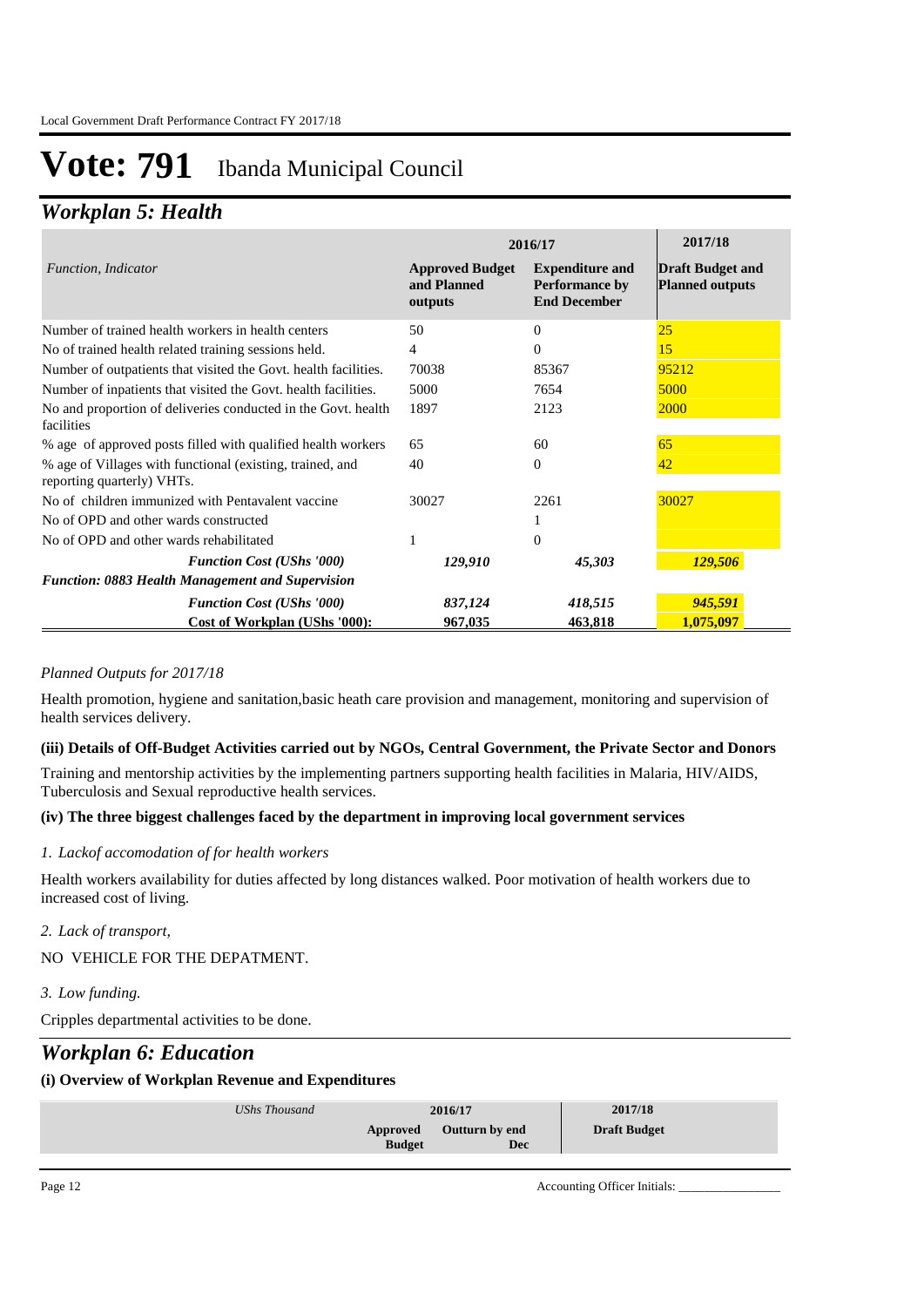### *Workplan 6: Education*

### *A: Breakdown of Workplan Revenues:*

| A: Breakdown of Workplan Revenues:            |           |              |           |
|-----------------------------------------------|-----------|--------------|-----------|
| <b>Recurrent Revenues</b>                     | 3,817,337 | 1,770,959    | 4,542,816 |
| <b>Locally Raised Revenues</b>                |           | 0            | 5,839     |
| Multi-Sectoral Transfers to LLGs              |           | 0            | 10,500    |
| Sector Conditional Grant (Non-Wage)           | 664,079   | 207,932      | 638,603   |
| Sector Conditional Grant (Wage)               | 3,117,419 | 1,558,709    | 3,863,874 |
| Unspent balances - Locally Raised Revenues    | 4,839     | 4,318        |           |
| Urban Unconditional Grant (Wage)              | 31,000    | $\Omega$     | 24,000    |
| <b>Development Revenues</b>                   | 95,292    | 63,528       | 223,676   |
| Development Grant                             | 95,292    | 63,528       | 114,877   |
| Multi-Sectoral Transfers to LLGs              |           | $\Omega$     | 108,800   |
| <b>Total Revenues</b>                         | 3,912,629 | 1,834,487    | 4,766,493 |
| <b>B: Breakdown of Workplan Expenditures:</b> |           |              |           |
| Recurrent Expenditure                         | 3,817,337 | 1,635,485    | 4,542,816 |
| Wage                                          | 3,148,420 | 1,423,236    | 3,863,874 |
| Non Wage                                      | 668,918   | 212,250      | 678,943   |
| Development Expenditure                       | 95,292    | $\theta$     | 223,676   |
| Domestic Development                          | 95,292    | $\mathbf{0}$ | 223,676   |
| Donor Development                             | 0         | $\Omega$     | $\Omega$  |
| <b>Total Expenditure</b>                      | 3,912,629 | 1,635,485    | 4,766,493 |

*Department Revenue and Expenditure Allocations Plans for 2017/18*

A total of UGX 4,766,493,000= was allocated to Education Department where; UGX3,863,874,000/= is wage, UGX 638,603,000/= is Central government conditional non wage, UGX 5,838,000/= is Locally Raised Revenue and UGX 114,877 is Conditional government Development grant.,108,800,000= is multi sectoral transfer to LLGs Development.

#### **(ii) Summary of Past and Planned Workplan Outputs**

|                                                  | 2016/17                                          |                                                                        |                                                   |
|--------------------------------------------------|--------------------------------------------------|------------------------------------------------------------------------|---------------------------------------------------|
| <i>Function, Indicator</i>                       | <b>Approved Budget</b><br>and Planned<br>outputs | <b>Expenditure and</b><br><b>Performance by</b><br><b>End December</b> | <b>Draft Budget and</b><br><b>Planned outputs</b> |
| Function: 0781 Pre-Primary and Primary Education |                                                  |                                                                        |                                                   |
| No. of classrooms constructed in UPE             |                                                  | $\Omega$                                                               |                                                   |
| No. of latrine stances constructed               | 2                                                | 8                                                                      |                                                   |
| No. of textbooks distributed                     | 100                                              | $\Omega$                                                               |                                                   |
| No. of teachers paid salaries                    | 455                                              | 475                                                                    | 439                                               |
| No. of qualified primary teachers                | 332                                              | 475                                                                    | 439                                               |
| No. of pupils enrolled in UPE                    | 13783                                            | 14590                                                                  | 16988                                             |
| No. of student drop-outs                         |                                                  | 163                                                                    | 64                                                |
| No. of Students passing in grade one             |                                                  | 442                                                                    | 356                                               |
| No. of pupils sitting PLE                        |                                                  | 2262                                                                   | 2350                                              |
| <b>Function Cost (UShs '000)</b>                 | 2,090,043                                        | 626,199                                                                | 358,563                                           |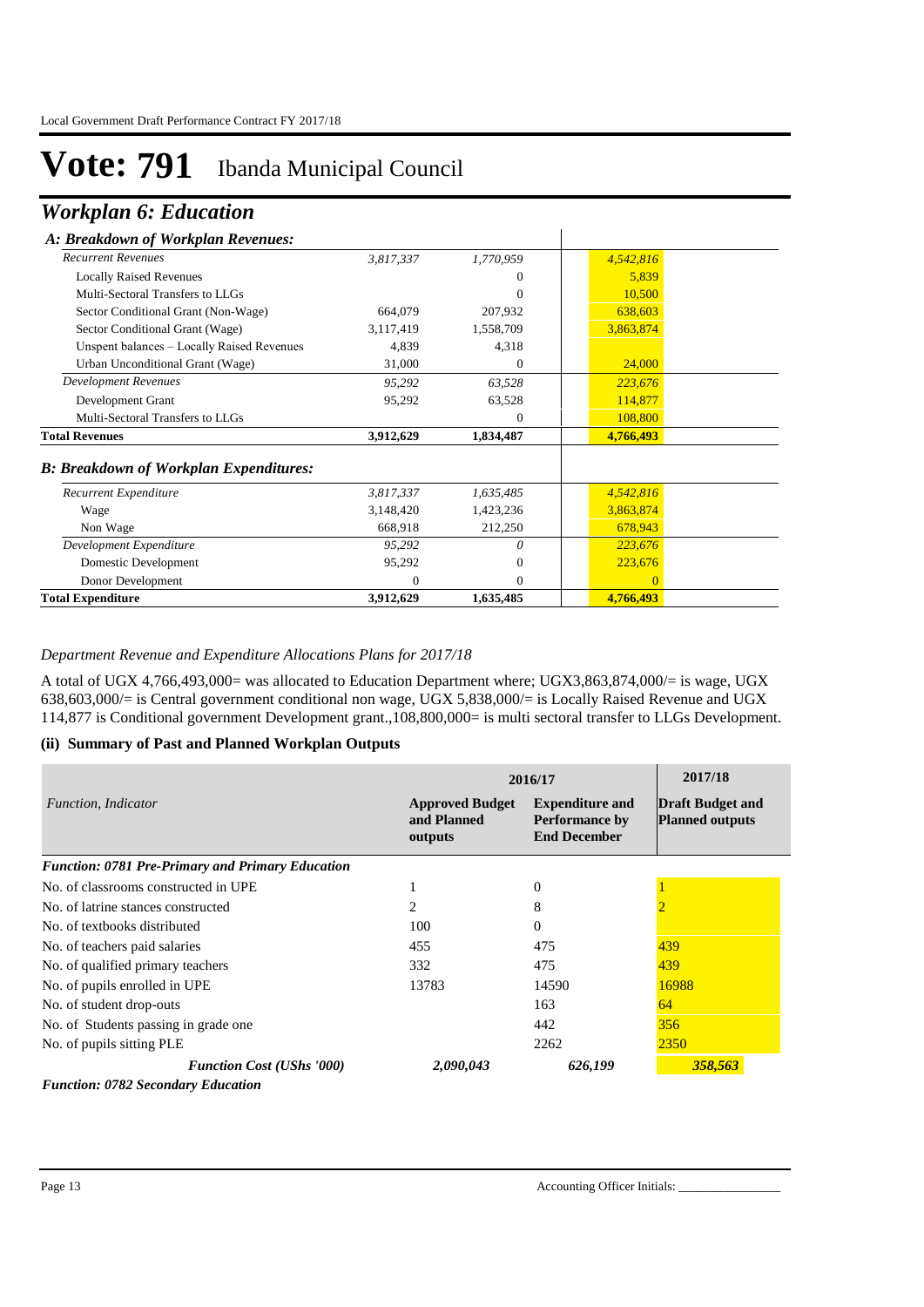## *Workplan 6: Education*

|                                                             | 2016/17                                          | 2017/18                                                                |                                                   |
|-------------------------------------------------------------|--------------------------------------------------|------------------------------------------------------------------------|---------------------------------------------------|
| Function, Indicator                                         | <b>Approved Budget</b><br>and Planned<br>outputs | <b>Expenditure and</b><br><b>Performance by</b><br><b>End December</b> | <b>Draft Budget and</b><br><b>Planned outputs</b> |
| No. of students enrolled in USE                             | 30012                                            | 30012                                                                  | 40012                                             |
| No. of teaching and non teaching staff paid                 | 170                                              | 170                                                                    | 175                                               |
| No. of students passing O level                             |                                                  | $\Omega$                                                               | 1761                                              |
| No. of students sitting O level                             |                                                  | 3166                                                                   | 1791                                              |
| <b>Function Cost (UShs '000)</b>                            | 1,227,156                                        | 116,456                                                                | 214,156                                           |
| <b>Function: 0783 Skills Development</b>                    |                                                  |                                                                        |                                                   |
| No. Of tertiary education Instructors paid salaries         | 360                                              | 39                                                                     |                                                   |
| No. of students in tertiary education                       |                                                  | 467                                                                    |                                                   |
| <b>Function Cost (UShs '000)</b>                            | 484,759                                          | 102,698                                                                | 272,758                                           |
| Function: 0784 Education & Sports Management and Inspection |                                                  |                                                                        |                                                   |
| No. of primary schools inspected in quarter                 | 42                                               | 42                                                                     | 90                                                |
| No. of secondary schools inspected in quarter               | 6                                                | 5                                                                      | 36                                                |
| No. of tertiary institutions inspected in quarter           |                                                  |                                                                        |                                                   |
| No. of inspection reports provided to Council               |                                                  | 6                                                                      |                                                   |
| <b>Function Cost (UShs '000)</b>                            | 105,671                                          | 790,133                                                                | 3,911,881                                         |
| <b>Function: 0785 Special Needs Education</b>               |                                                  |                                                                        |                                                   |
| No. of SNE facilities operational                           | 1                                                | 1                                                                      |                                                   |
| No. of children accessing SNE facilities                    | 25                                               | 50                                                                     |                                                   |
| <b>Function Cost (UShs '000)</b>                            | 5,000                                            | 0                                                                      | 9,134                                             |
| <b>Cost of Workplan (UShs '000):</b>                        | 3,912,628                                        | 1,635,485                                                              | 4,766,493                                         |

### *Planned Outputs for 2017/18*

monitoring and inspection of schools,support to infrastructural development,capacitity building of headteachers among others

### **(iii) Details of Off-Budget Activities carried out by NGOs, Central Government, the Private Sector and Donors**  N/A

### **(iv) The three biggest challenges faced by the department in improving local government services**

### *Lack of departmental vehicle (s) 1.*

There are over 100 primary schools both governemt and private that need intensive monitoring and due to lack of departmental vehicle it becomes hard to carry out monitoring.

### *Insufficient funds 2.*

There is generally little funds allocated to UPE and USE schools compared to activities to be done per term. This has therefore returded progress and general performance in education.

### *Lack of enough school infrastructure. 3.*

A large number of schools lack enough class rooms and furniture to facilitate and enable progress in education.

## *Workplan 7a: Roads and Engineering*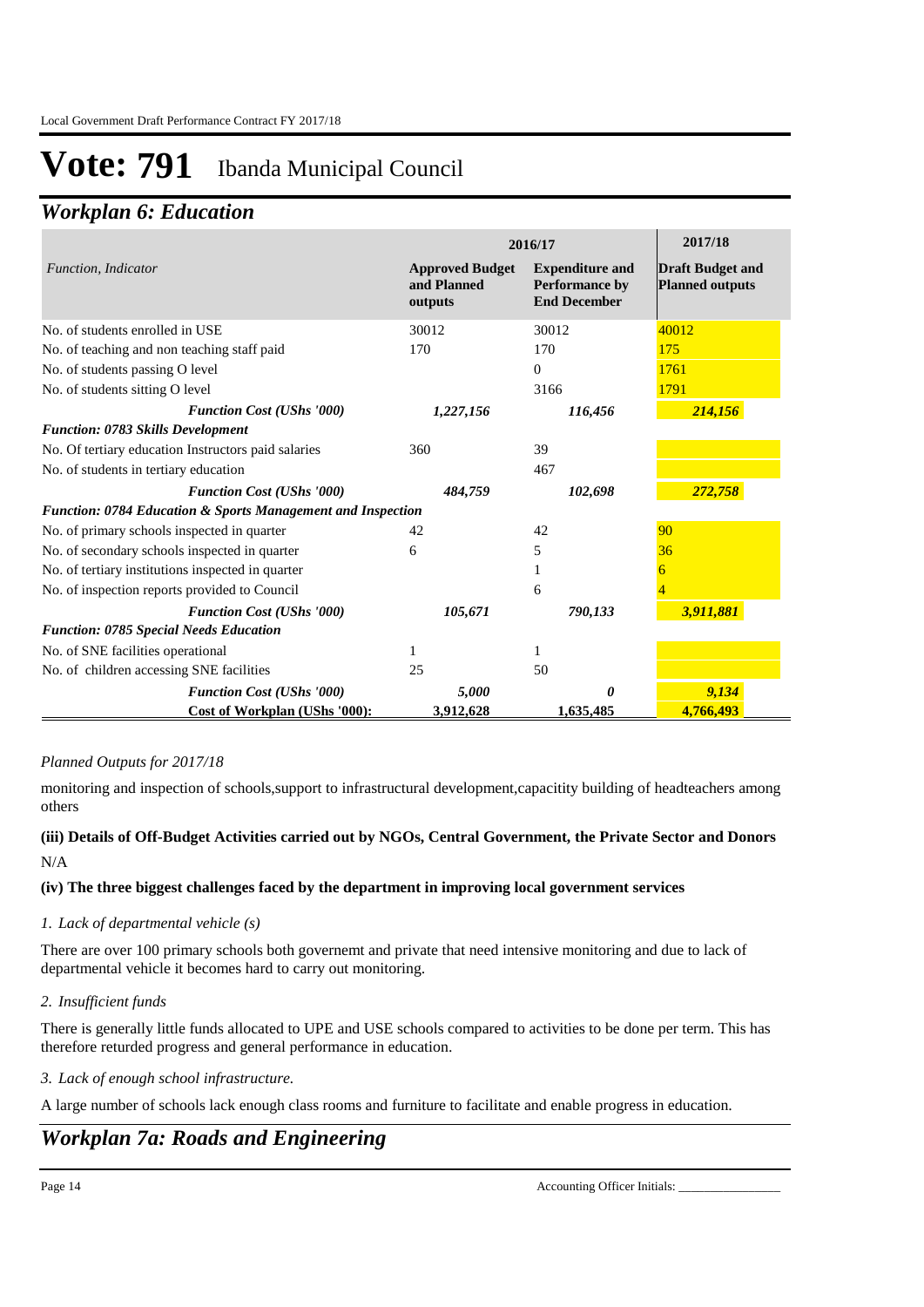## *Workplan 7a: Roads and Engineering*

### **(i) Overview of Workplan Revenue and Expenditures**

| <b>UShs Thousand</b>                               | 2016/17                          |                       | 2017/18             |
|----------------------------------------------------|----------------------------------|-----------------------|---------------------|
|                                                    | <b>Approved</b><br><b>Budget</b> | Outturn by end<br>Dec | <b>Draft Budget</b> |
| A: Breakdown of Workplan Revenues:                 |                                  |                       |                     |
| <b>Recurrent Revenues</b>                          | 234,512                          | 81,341                | 268,730             |
| <b>Locally Raised Revenues</b>                     |                                  | $\overline{0}$        | 50,920              |
| Multi-Sectoral Transfers to LLGs                   |                                  | $\Omega$              | 11,000              |
| Sector Conditional Grant (Non-Wage)                | 154.599                          | 51,946                | 154,599             |
| Unspent balances - Locally Raised Revenues         | 4,920                            | 7,333                 |                     |
| Urban Unconditional Grant (Non-Wage)               | 24,681                           | 10,000                | 24,813              |
| Urban Unconditional Grant (Wage)                   | 50,312                           | 12,062                | 27,398              |
| <b>Development Revenues</b>                        | 89,748                           | 34,599                | 50,516              |
| Urban Discretionary Development Equalization Grant | 89,748                           | 34,599                | 50,516              |
| <b>Total Revenues</b>                              | 324,260                          | 115,941               | 319,246             |
| <b>B: Breakdown of Workplan Expenditures:</b>      |                                  |                       |                     |
| Recurrent Expenditure                              | 234,512                          | 54,056                | 268,730             |
| Wage                                               | 50.312                           | 9.672                 | 27,398              |
| Non Wage                                           | 184,200                          | 44,384                | 241,332             |
| Development Expenditure                            | 89,748                           | 0                     | 50,516              |
| Domestic Development                               | 89,748                           | $\mathbf{0}$          | 50,516              |
| Donor Development                                  | $\Omega$                         | $\Omega$              | $\Omega$            |
| <b>Total Expenditure</b>                           | 324,260                          | 54,056                | 319,246             |

#### *Department Revenue and Expenditure Allocations Plans for 2017/18*

Received revenues total to UGX. 319,246,000/= contributions of the following: Road Fund contributes UGX.154,598,980/=, that is used on road maintenance and rehabilitation, Urban Discretionery Development Equilisation Grant contributes, UGX.50,516,971/= ,urban unconditional grant 27,398,388(wedge) and 24,813,000 urdan unconditional grant -non wedge and local revenue contributes 50,980,631/=that will be used on imrovement on drainage system of road net work and the town.

#### **(ii) Summary of Past and Planned Workplan Outputs**

|                     | 2016/17                                          | 2017/18                                                                |                                                   |
|---------------------|--------------------------------------------------|------------------------------------------------------------------------|---------------------------------------------------|
| Function, Indicator | <b>Approved Budget</b><br>and Planned<br>outputs | <b>Expenditure and</b><br><b>Performance by</b><br><b>End December</b> | <b>Draft Budget and</b><br><b>Planned outputs</b> |

*Function: 0481 District, Urban and Community Access Roads*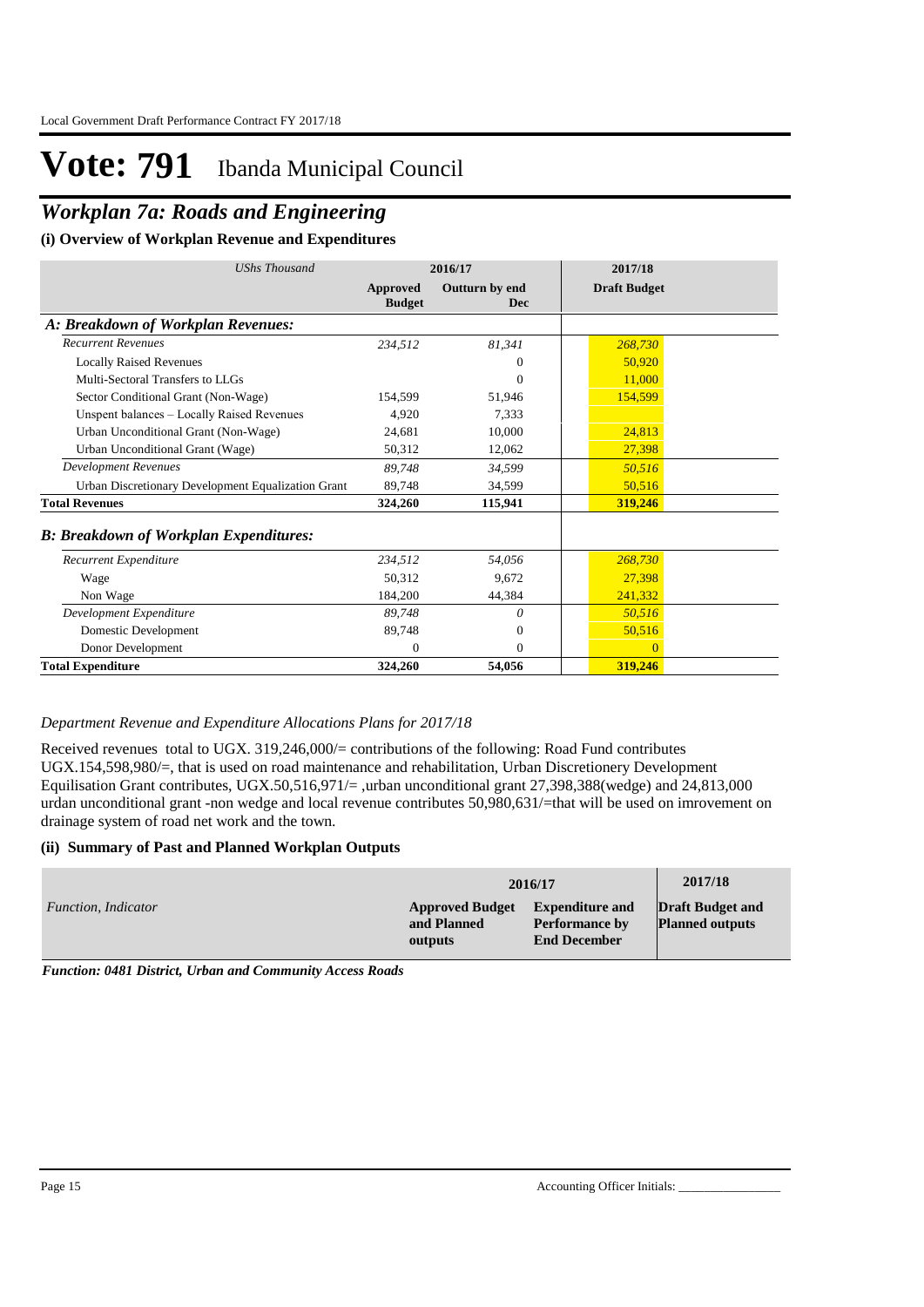## *Workplan 7a: Roads and Engineering*

|                                                             | 2016/17                                          | 2017/18                                                                |                                                   |
|-------------------------------------------------------------|--------------------------------------------------|------------------------------------------------------------------------|---------------------------------------------------|
| Function, Indicator                                         | <b>Approved Budget</b><br>and Planned<br>outputs | <b>Expenditure and</b><br><b>Performance by</b><br><b>End December</b> | <b>Draft Budget and</b><br><b>Planned outputs</b> |
| No of bottle necks removed from CARs                        |                                                  | 0                                                                      |                                                   |
| Length in Km. of urban roads upgraded to bitumen standard   |                                                  |                                                                        |                                                   |
| Length in Km of Urban paved roads routinely maintained      | 5                                                | 0                                                                      |                                                   |
| Length in Km of urban unpaved roads rehabilitated           | 42                                               | 20                                                                     |                                                   |
| Length in Km of Urban unpaved roads routinely maintained    | 44                                               | 0                                                                      |                                                   |
| Length in Km of Urban unpaved roads periodically maintained | 44                                               | 0                                                                      |                                                   |
| Length in Km of District roads routinely maintained         | 44                                               | 63                                                                     | 64                                                |
| Length in Km of District roads periodically maintained      |                                                  | 0                                                                      | 72                                                |
| No. of bridges maintained                                   |                                                  | $\Omega$                                                               | <b>20</b>                                         |
| <b>Function Cost (UShs '000)</b>                            | 281,760                                          | 47,669                                                                 | 248,730                                           |
| <b>Function: 0482 District Engineering Services</b>         |                                                  |                                                                        |                                                   |
| <b>Function Cost (UShs '000)</b>                            | 27,500                                           | 6,388                                                                  | 70,516                                            |
| <b>Function: 0483 Municipal Services</b>                    |                                                  |                                                                        |                                                   |
| <b>Function Cost (UShs '000)</b>                            | 15,000                                           |                                                                        |                                                   |
| Cost of Workplan (UShs '000):                               | 324,260                                          | 54,056                                                                 | 319,246                                           |

### *Planned Outputs for 2017/18*

64kmof upp paved roads will be manually maintained, 72km of un paved roads will be routinelly (graded), 5vehicles maintained, 2km of paved roads will be maintained(pothole filled). 100 building plans will be approved, developers gauided and new roads demarkated and oppened. 300m of drainage channel will be constructed and finishes done on 400mm existing drainage channel and 400m of Buzaabo road will be up graded to gravel road. 10 solar lights will be maitained.

### **(iii) Details of Off-Budget Activities carried out by NGOs, Central Government, the Private Sector and Donors**

drainage channel of construction at the park and park and central market surface sealing, sealing of Buzaabo and Katende roads,

### **(iv) The three biggest challenges faced by the department in improving local government services**

### *under funding 1.*

we have increases our road length from 84km as a town council to 384km when we became a municipal counci;l yet the funding has remanined constant for the town council funds can not provide sufficient services to the increased road net work.

### *floods, soil erosion and land slides. 2.*

the topography of this area is very steep and surface water is drained on one side and the areas on the down town suffer flooding, deep and dangerous trences that are increasing due to soil erosion, land slides on the hill slopes.

*3.*

## *Workplan 7b: Water*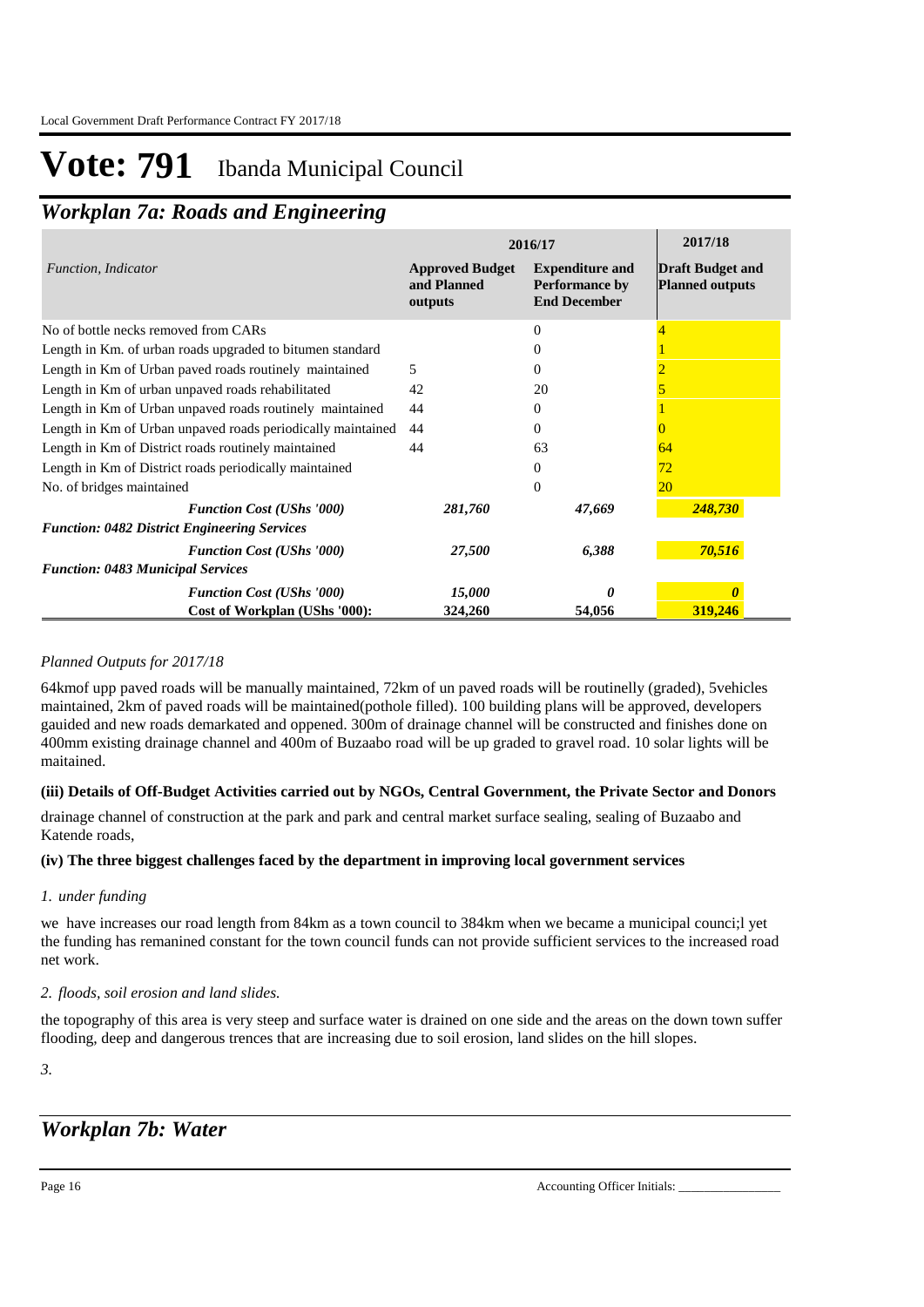### *Workplan 7b: Water*

### **(i) Overview of Workplan Revenue and Expenditures**

| <b>UShs Thousand</b>                          |                           | 2016/17               | 2017/18             |  |
|-----------------------------------------------|---------------------------|-----------------------|---------------------|--|
|                                               | Approved<br><b>Budget</b> | Outturn by end<br>Dec | <b>Draft Budget</b> |  |
| A: Breakdown of Workplan Revenues:            |                           |                       |                     |  |
| <b>Recurrent Revenues</b>                     |                           | 0                     | 2,518               |  |
| Urban Unconditional Grant (Wage)              |                           | $\theta$              | 2,518               |  |
| <b>Total Revenues</b>                         |                           | $\mathbf{0}$          | 2,518               |  |
| <b>B: Breakdown of Workplan Expenditures:</b> |                           |                       |                     |  |
| Recurrent Expenditure                         | 0                         | $\theta$              | 2,518               |  |
| Wage                                          |                           | $\left($              | $\left($            |  |
| Non Wage                                      | $\mathbf{0}$              | 0                     | 2,518               |  |
| Development Expenditure                       | $\Omega$                  | $\theta$              |                     |  |
| Domestic Development                          |                           | 0                     |                     |  |
| Donor Development                             | $_{0}$                    | $\theta$              | $\theta$            |  |
| <b>Total Expenditure</b>                      | 0                         | $\mathbf{0}$          | 2,518               |  |

*Department Revenue and Expenditure Allocations Plans for 2017/18*

### **(ii) Summary of Past and Planned Workplan Outputs**

|                                                         | 2016/17                                          | 2017/18                                                                |                                                   |
|---------------------------------------------------------|--------------------------------------------------|------------------------------------------------------------------------|---------------------------------------------------|
| Function, Indicator                                     | <b>Approved Budget</b><br>and Planned<br>outputs | <b>Expenditure and</b><br><b>Performance by</b><br><b>End December</b> | <b>Draft Budget and</b><br><b>Planned outputs</b> |
| <b>Function: 0982 Urban Water Supply and Sanitation</b> |                                                  |                                                                        |                                                   |
| <b>Function Cost (UShs '000)</b>                        | $\theta$                                         | 0                                                                      | 2,518                                             |
| Cost of Workplan (UShs '000):                           | 0                                                |                                                                        | 2.518                                             |

*Planned Outputs for 2017/18* 

**(iii) Details of Off-Budget Activities carried out by NGOs, Central Government, the Private Sector and Donors** 

**(iv) The three biggest challenges faced by the department in improving local government services**

*1.*

- *2.*
- *3.*

### *Workplan 8: Natural Resources*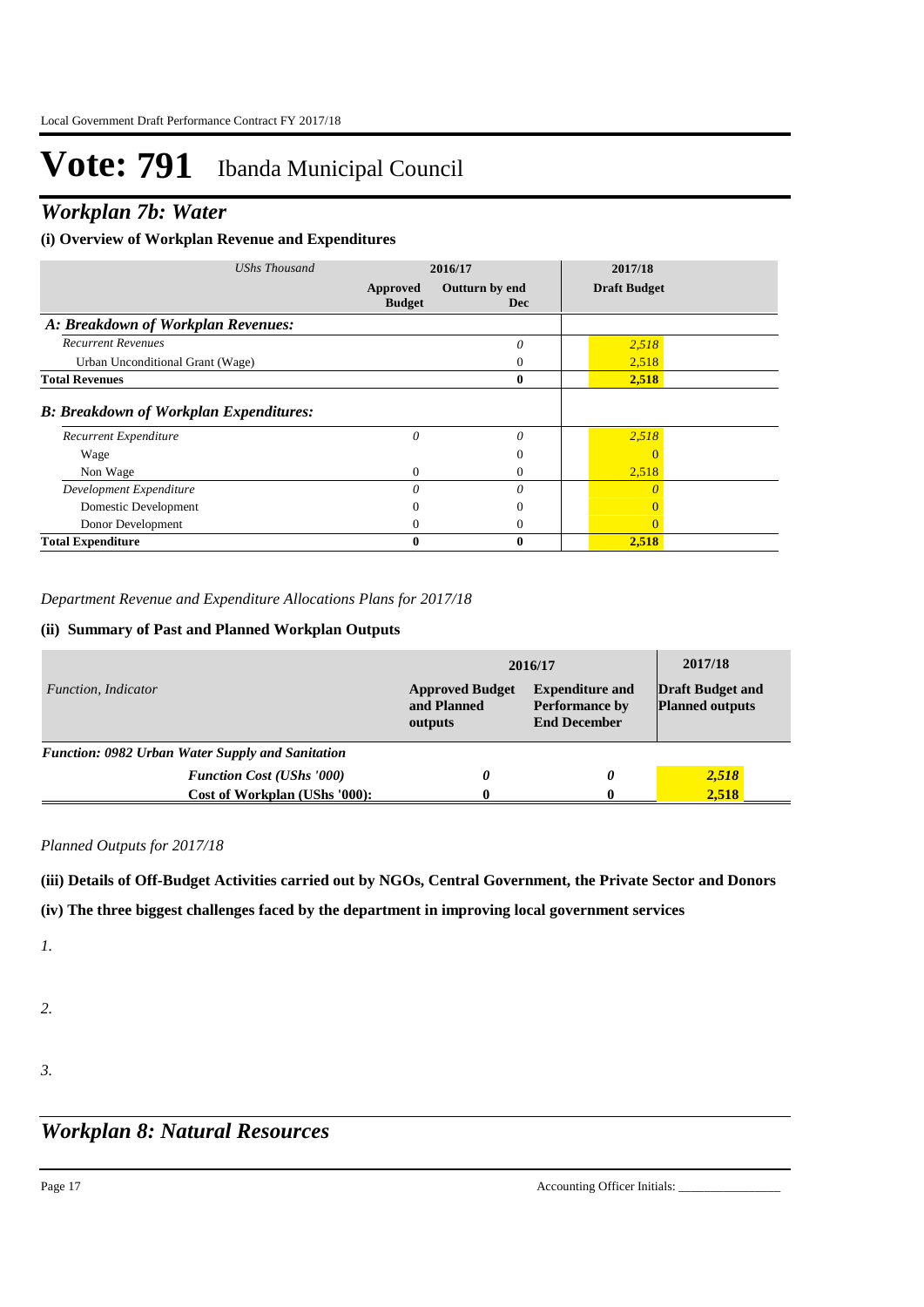### *Workplan 8: Natural Resources*

### **(i) Overview of Workplan Revenue and Expenditures**

| <b>UShs Thousand</b>                               |                           | 2016/17                      | 2017/18             |  |
|----------------------------------------------------|---------------------------|------------------------------|---------------------|--|
|                                                    | Approved<br><b>Budget</b> | Outturn by end<br><b>Dec</b> | <b>Draft Budget</b> |  |
| A: Breakdown of Workplan Revenues:                 |                           |                              |                     |  |
| <b>Recurrent Revenues</b>                          | 10,159                    | 27                           | 16,360              |  |
| <b>Locally Raised Revenues</b>                     |                           | $\Omega$                     | 5,000               |  |
| Multi-Sectoral Transfers to LLGs                   |                           | $\Omega$                     | 6,360               |  |
| Sector Conditional Grant (Non-Wage)                | 55                        | 27                           |                     |  |
| Unspent balances - Locally Raised Revenues         | 4,839                     | $\Omega$                     |                     |  |
| Urban Unconditional Grant (Non-Wage)               | 5,266                     | $\mathbf{0}$                 | 5,000               |  |
| <b>Development Revenues</b>                        |                           | $\theta$                     | 16,872              |  |
| Multi-Sectoral Transfers to LLGs                   |                           | $\Omega$                     | 8,436               |  |
| Urban Discretionary Development Equalization Grant |                           | $\Omega$                     | 8,436               |  |
| <b>Total Revenues</b>                              | 10,159                    | 27                           | 33,232              |  |
| <b>B: Breakdown of Workplan Expenditures:</b>      |                           |                              |                     |  |
| Recurrent Expenditure                              | 10,159                    | 14                           | 16,360              |  |
| Wage                                               |                           | $\theta$                     | 0                   |  |
| Non Wage                                           | 10,159                    | 14                           | 16,360              |  |
| Development Expenditure                            | 0                         | 0                            | 16,872              |  |
| Domestic Development                               | 0                         | $\Omega$                     | 16,872              |  |
| Donor Development                                  | $\Omega$                  | $\theta$                     | $\Omega$            |  |
| <b>Total Expenditure</b>                           | 10,159                    | 14                           | 33,232              |  |

### *Department Revenue and Expenditure Allocations Plans for 2017/18*

Total revenue allocated totals to 24,796,000 which include revenues of 10,000,000 and multi sectoral of 6,360,000= .The expenditure for both HLG and LLG totals to 24,796,000=

#### **(ii) Summary of Past and Planned Workplan Outputs**

|                                                          | 2016/17                                                                                                                    | 2017/18        |                                                   |
|----------------------------------------------------------|----------------------------------------------------------------------------------------------------------------------------|----------------|---------------------------------------------------|
| Function, Indicator                                      | <b>Expenditure and</b><br><b>Approved Budget</b><br>and Planned<br><b>Performance by</b><br><b>End December</b><br>outputs |                | <b>Draft Budget and</b><br><b>Planned outputs</b> |
| <b>Function: 0983 Natural Resources Management</b>       |                                                                                                                            |                |                                                   |
| Area (Ha) of trees established (planted and surviving)   |                                                                                                                            | $\Omega$       | 3000                                              |
| No. of community women and men trained in ENR monitoring |                                                                                                                            | 0              | 500                                               |
| No. of monitoring and compliance surveys undertaken      |                                                                                                                            | 0              |                                                   |
| No. of new land disputes settled within FY               |                                                                                                                            | $\overline{0}$ |                                                   |
| <b>Function Cost (UShs '000)</b>                         | 10,159                                                                                                                     | 14             | 33,232                                            |
| Cost of Workplan (UShs '000):                            | 10.159                                                                                                                     | 14             | 33.232                                            |

### *Planned Outputs for 2017/18*

Community sensitation and training in monitoring of environmental management

#### **(iii) Details of Off-Budget Activities carried out by NGOs, Central Government, the Private Sector and Donors**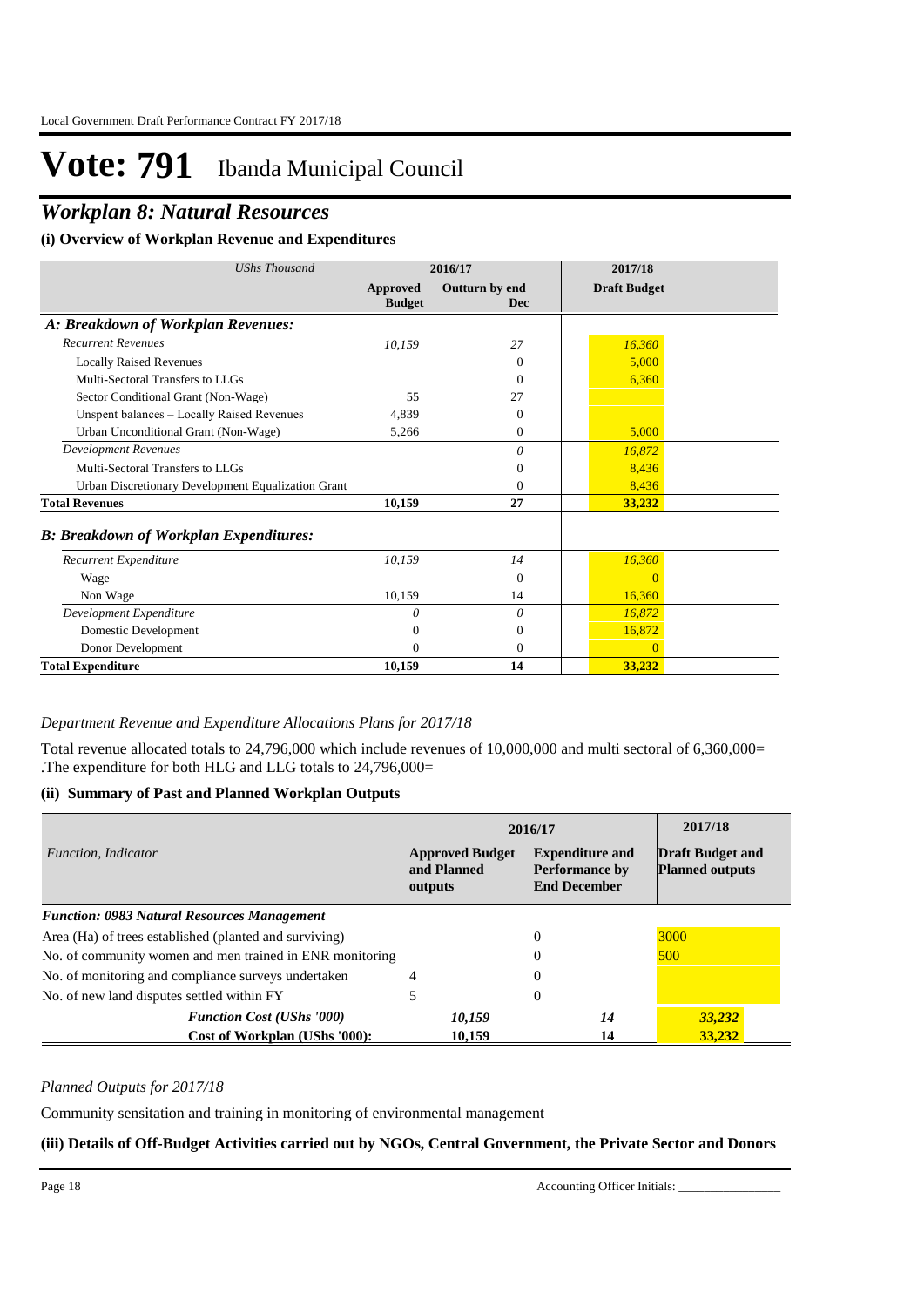### **(iii) Details of Off-Budget Activities carried out by NGCOS Sector Activities Sector Activities Sector Activities Sector Activities Sector Activities Sector Activities Sector Activities Sector Activities Sector Activities**

N/A

**(iv) The three biggest challenges faced by the department in improving local government services**

*Inadequate funding 1.*

Limited funding and lack of sector conditional grant

*Lack of qualified staff 2.*

No qualified staff like environment officer

*Means of transport 3.*

Lack of means of transport to implement activities

### *Workplan 9: Community Based Services*

### **(i) Overview of Workplan Revenue and Expenditures**

| <b>UShs Thousand</b>                          | 2016/17                          |                              | 2017/18             |  |
|-----------------------------------------------|----------------------------------|------------------------------|---------------------|--|
|                                               | <b>Approved</b><br><b>Budget</b> | Outturn by end<br><b>Dec</b> | <b>Draft Budget</b> |  |
| A: Breakdown of Workplan Revenues:            |                                  |                              |                     |  |
| <b>Recurrent Revenues</b>                     | 60,814                           | 21,030                       | 66,966              |  |
| <b>Locally Raised Revenues</b>                |                                  | 0                            | 13,389              |  |
| Multi-Sectoral Transfers to LLGs              |                                  | $\mathbf{0}$                 | 18,354              |  |
| Sector Conditional Grant (Non-Wage)           | 18,583                           | 9,292                        | 20,530              |  |
| Unspent balances - Locally Raised Revenues    | 10,389                           | 5,025                        |                     |  |
| Urban Unconditional Grant (Non-Wage)          | 2,742                            | 3,565                        |                     |  |
| Urban Unconditional Grant (Wage)              | 29,100                           | 3,148                        | 14,693              |  |
| <b>Development Revenues</b>                   |                                  | 0                            | 217,503             |  |
| Other Transfers from Central Government       |                                  | $\Omega$                     | 217,503             |  |
| <b>Total Revenues</b>                         | 60.814                           | 21,030                       | 284,469             |  |
| <b>B: Breakdown of Workplan Expenditures:</b> |                                  |                              |                     |  |
| Recurrent Expenditure                         | 60,814                           | 18,088                       | 66,966              |  |
| Wage                                          | 29,100                           | 3,132                        | 14,693              |  |
| Non Wage                                      | 31,714                           | 14,956                       | 52,273              |  |
| Development Expenditure                       | 0                                | 0                            | 217,503             |  |
| Domestic Development                          | 0                                | $\mathbf{0}$                 | 217,503             |  |
| Donor Development                             | 0                                | $\mathbf{0}$                 | $\Omega$            |  |
| <b>Total Expenditure</b>                      | 60,814                           | 18,088                       | 284,469             |  |

*Department Revenue and Expenditure Allocations Plans for 2017/18*

the revenue to finance the budget will come from sector conditional grant of 20,530,000 and locally raised revenue of 13,389,000=,multi sectoral transfer to LLGs of 18,355,000= and revolving funds of 217,503,000= for YLP and UWEP

### **(ii) Summary of Past and Planned Workplan Outputs**

|                     | 2016/17                                          | 2017/18                                                                |                                                   |
|---------------------|--------------------------------------------------|------------------------------------------------------------------------|---------------------------------------------------|
| Function, Indicator | <b>Approved Budget</b><br>and Planned<br>outputs | <b>Expenditure and</b><br><b>Performance by</b><br><b>End December</b> | <b>Draft Budget and</b><br><b>Planned outputs</b> |

Page 19 Accounting Officer Initials: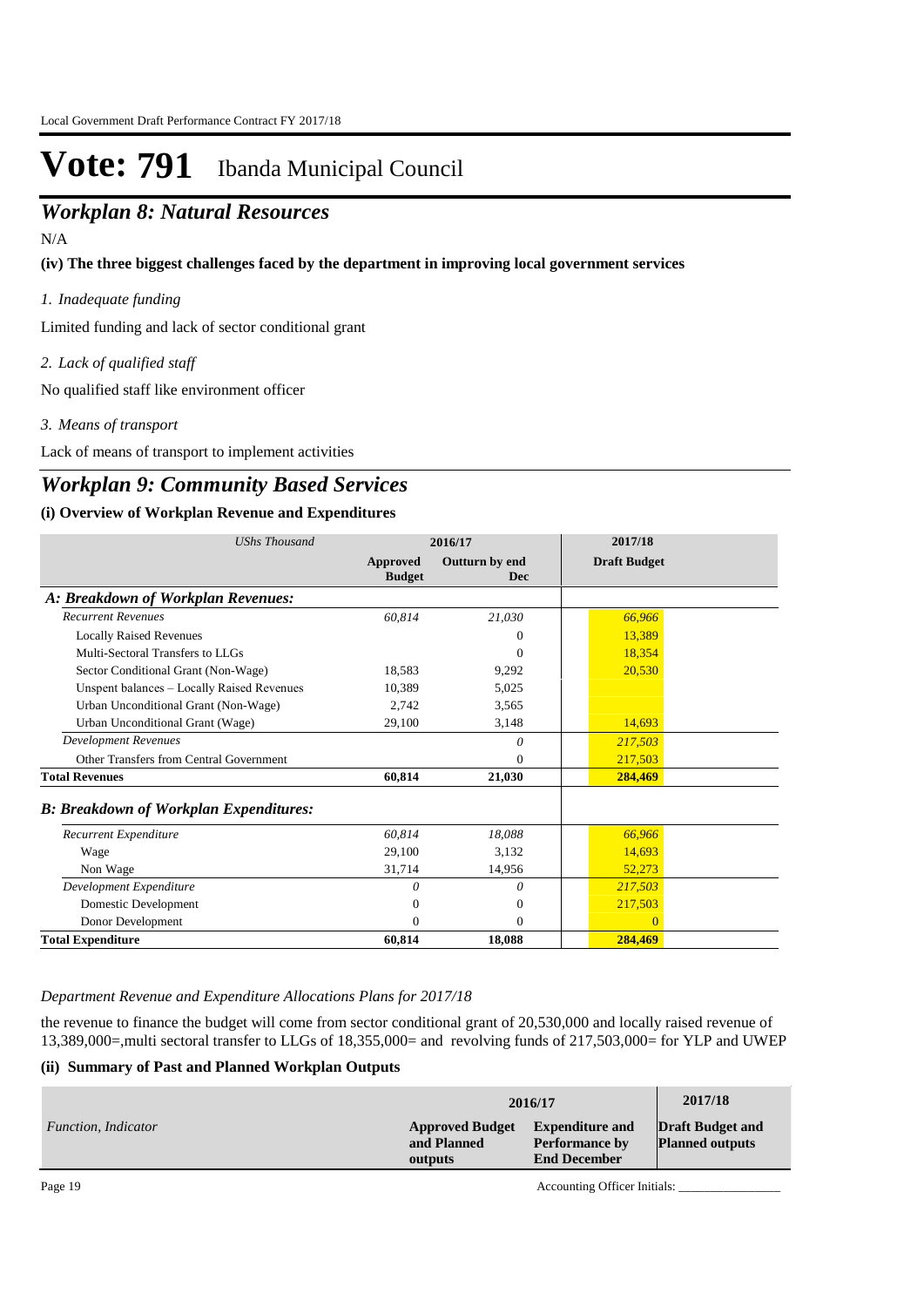## *Workplan 9: Community Based Services*

| <b>Function: 1081 Community Mobilisation and Empowerment</b>       |        |        |         |
|--------------------------------------------------------------------|--------|--------|---------|
| No. of children settled                                            | 25     |        | 20      |
| No. of Active Community Development Workers                        |        |        |         |
| No. FAL Learners Trained                                           | 100    | 25     | 50      |
| No. of children cases (Juveniles) handled and settled              | 12     | 6      | 22      |
| No. of Youth councils supported                                    | 04     |        | 04      |
| No. of assisted aids supplied to disabled and elderly<br>community | 10     | 0      | 05      |
| No. of women councils supported                                    | 04     | 2      |         |
| <b>Function Cost (UShs '000)</b>                                   | 60,814 | 18,088 | 284,468 |
| Cost of Workplan (UShs '000):                                      | 60.814 | 18.088 | 284,468 |

**and Planned** 

**Performance by** 

**Planned outputs**

#### *Planned Outputs for 2017/18*

CBS office would be kept coordinated, probation and labour issues would be handled, councils of youth, women, PWDS eldery kept functional and also providing revolving funds for youth and women groups.

### **(iii) Details of Off-Budget Activities carried out by NGOs, Central Government, the Private Sector and Donors**

the central government shall provide back up support to the department. The NGO to provide services to OVCS and also looking after children

#### **(iv) The three biggest challenges faced by the department in improving local government services**

#### *overwhelming numbers of women and youth groups 1.*

very many youth and women groups have come up to access funds for YLP and UWEP and yet the funds are so limited that not all of them can benefit.

### *limited funds for PWDS 2.*

The funds available for PWDS cannot ffund any project for them and the fact that it is released on a quarterly basis

#### *transport 3.*

lack of transport means to the departments hinders staff from providing support to the different groups, CSOS and CBOs. Their supervision becomes imposible.

### *Workplan 10: Planning*

### **(i) Overview of Workplan Revenue and Expenditures**

| <b>UShs Thousand</b>                       | 2016/17                   |                              | 2017/18             |
|--------------------------------------------|---------------------------|------------------------------|---------------------|
|                                            | Approved<br><b>Budget</b> | Outturn by end<br><b>Dec</b> | <b>Draft Budget</b> |
| A: Breakdown of Workplan Revenues:         |                           |                              |                     |
| <b>Recurrent Revenues</b>                  | 33,155                    | 14,407                       | 45,783              |
| <b>Locally Raised Revenues</b>             |                           | 0                            | 14,603              |
| Multi-Sectoral Transfers to LLGs           |                           | 9.906                        | 10.910              |
| Unspent balances – Locally Raised Revenues | 7.759                     | 4.060                        |                     |
| Urban Unconditional Grant (Non-Wage)       | 8.896                     | 440                          | 5.270               |
| Urban Unconditional Grant (Wage)           | 16.500                    | 0                            | 15,000              |
| Development Revenues                       | 8.650                     | 0                            | 18.259              |
| Multi-Sectoral Transfers to LLGs           |                           | 0                            | 2,765               |

Page 20 Accounting Officer Initials: \_\_\_\_\_\_\_\_\_\_\_\_\_\_\_\_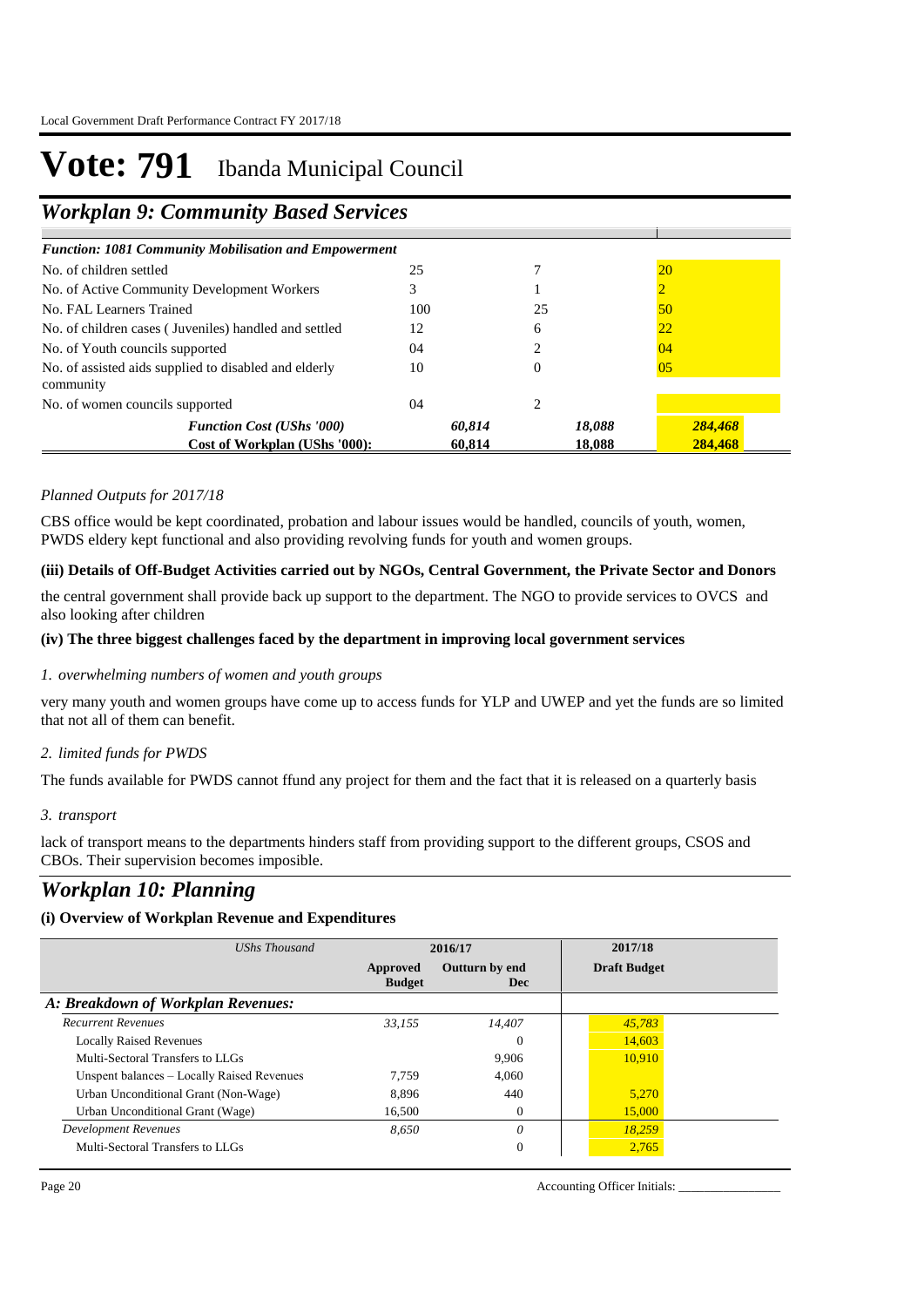### *Workplan 10: Planning*

| Urban Discretionary Development Equalization Grant | 8.650    | $\theta$ | 15,493   |  |
|----------------------------------------------------|----------|----------|----------|--|
| <b>Total Revenues</b>                              | 41,804   | 14.407   | 64,042   |  |
| <b>B: Breakdown of Workplan Expenditures:</b>      |          |          |          |  |
| Recurrent Expenditure                              | 33,155   | 14,407   | 45,783   |  |
| Wage                                               | 16,500   | $\left($ | 15,000   |  |
| Non Wage                                           | 16,655   | 14.407   | 30,783   |  |
| Development Expenditure                            | 8.650    | 0        | 18.259   |  |
| Domestic Development                               | 8,650    | 0        | 18,259   |  |
| Donor Development                                  | $\Omega$ | $\Omega$ | $\Omega$ |  |
| <b>Total Expenditure</b>                           | 41,804   | 14,407   | 64,042   |  |

### *Department Revenue and Expenditure Allocations Plans for 2017/18*

The recuurent revenue totals to 45,778,000= which include retooling and investment servicing costs and monitoring component of 15,493,000=multi sectoral transfer to LLGs development of 2,765,000 and Non wage to LLGs of 10,905,000 and Local revenue of 14,603,000=.The recurrent expenditure totalling 45,778,000=and development expenditure equals to 18,259,000=

#### **(ii) Summary of Past and Planned Workplan Outputs**

|                                                          | 2016/17                                          | 2017/18                                                                |                                                   |
|----------------------------------------------------------|--------------------------------------------------|------------------------------------------------------------------------|---------------------------------------------------|
| Function, Indicator                                      | <b>Approved Budget</b><br>and Planned<br>outputs | <b>Expenditure and</b><br><b>Performance by</b><br><b>End December</b> | <b>Draft Budget and</b><br><b>Planned outputs</b> |
| <b>Function: 1383 Local Government Planning Services</b> |                                                  |                                                                        |                                                   |
| No of qualified staff in the Unit                        |                                                  | $\Omega$                                                               |                                                   |
| No of Minutes of TPC meetings                            | 12                                               | 3                                                                      | 12                                                |
| <b>Function Cost (UShs '000)</b>                         | 41,805                                           | 14,407                                                                 | 64,042                                            |
| Cost of Workplan (UShs '000):                            | 41,805                                           | 14,407                                                                 | 64.042                                            |

### *Planned Outputs for 2017/18*

Planning activities in LLG and sectors cordinated and supported, central government ministries, departments and agencies cordinated with LLGs. Preparation of 5 year devt plan for Municipal and Divisions.Statistical data collected,project formulation,management of information systems, operation and maintenance of facilities,monitoring and evaluation of municipal plans.

### **(iii) Details of Off-Budget Activities carried out by NGOs, Central Government, the Private Sector and Donors**  N/A

### **(iv) The three biggest challenges faced by the department in improving local government services**

#### *Underfunding 1.*

the unit requires enough funds to coordinate all the activities related to planning

### *Staffing gap 2.*

No qualified staff to mange the unit.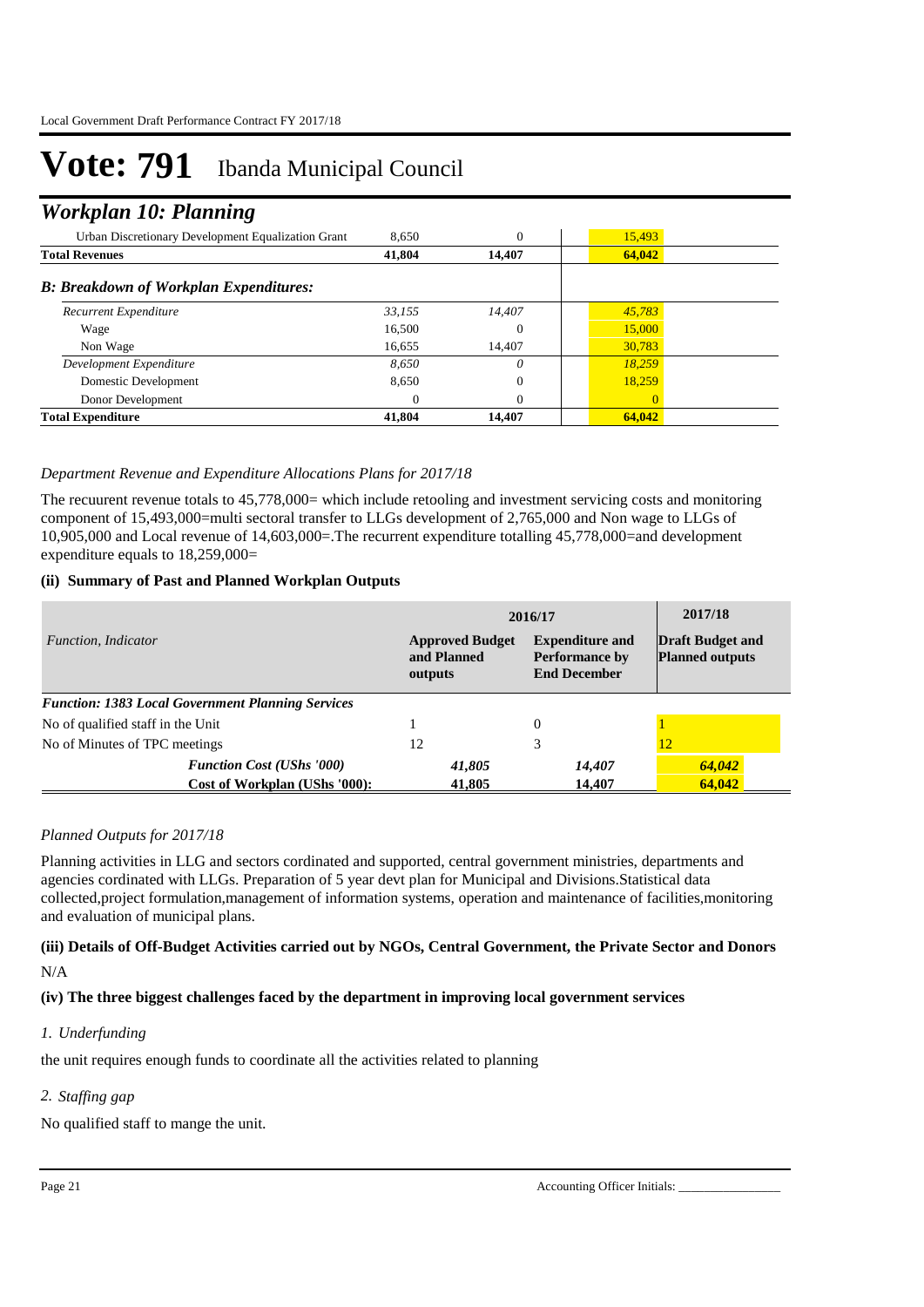### *Workplan 10: Planning*

*Transport challenge 3.*

Lack of transport means to coordinate coordinate activities

## *Workplan 11: Internal Audit*

### **(i) Overview of Workplan Revenue and Expenditures**

| <b>UShs Thousand</b>                          | 2016/17                   |                              | 2017/18             |
|-----------------------------------------------|---------------------------|------------------------------|---------------------|
|                                               | Approved<br><b>Budget</b> | Outturn by end<br><b>Dec</b> | <b>Draft Budget</b> |
| A: Breakdown of Workplan Revenues:            |                           |                              |                     |
| <b>Recurrent Revenues</b>                     | 48,611                    | 17,831                       | 45,795              |
| <b>Locally Raised Revenues</b>                |                           | $\theta$                     | 17,559              |
| Multi-Sectoral Transfers to LLGs              |                           | 2,437                        |                     |
| Unspent balances - Locally Raised Revenues    | 9,559                     | 7,076                        |                     |
| Urban Unconditional Grant (Non-Wage)          | 11,548                    | 755                          | 13,087              |
| Urban Unconditional Grant (Wage)              | 27,505                    | 7,563                        | 15,149              |
| <b>Total Revenues</b>                         | 48,611                    | 17,831                       | 45,795              |
| <b>B: Breakdown of Workplan Expenditures:</b> |                           |                              |                     |
| Recurrent Expenditure                         | 48,611                    | 17,831                       | 45,795              |
| Wage                                          | 27,505                    | 7,574                        | 15,149              |
| Non Wage                                      | 21,106                    | 10,257                       | 30,646              |
| Development Expenditure                       | 0                         | 0                            | 0                   |
| Domestic Development                          | 0                         | 0                            |                     |
| Donor Development                             | 0                         | $\Omega$                     | $\Omega$            |
| <b>Total Expenditure</b>                      | 48,611                    | 17,831                       | 45,795              |

### *Department Revenue and Expenditure Allocations Plans for 2017/18*

Timely provision of finances to impliment the planned activities will enhance the performance of Internal Audit.

### **(ii) Summary of Past and Planned Workplan Outputs**

|                                                                   | 2016/17                                          |                                                                        | 2017/18                                           |
|-------------------------------------------------------------------|--------------------------------------------------|------------------------------------------------------------------------|---------------------------------------------------|
| <i>Function, Indicator</i>                                        | <b>Approved Budget</b><br>and Planned<br>outputs | <b>Expenditure and</b><br><b>Performance by</b><br><b>End December</b> | <b>Draft Budget and</b><br><b>Planned outputs</b> |
| <b>Function: 1482 Internal Audit Services</b>                     |                                                  |                                                                        |                                                   |
| No. of Internal Department Audits                                 | 8                                                | 4                                                                      |                                                   |
| Date of submitting Quaterly Internal Audit Reports                |                                                  | 31-01-2017                                                             | $31 - 07 - 2018$                                  |
| <b>Function Cost (UShs '000)</b><br>Cost of Workplan (UShs '000): | 48,611<br>48,611                                 | 17,831<br>17.831                                                       | 45,795<br>45,795                                  |

### *Planned Outputs for 2017/18*

The internal audit quarterly reports will be based on Empirical information obtained from the audit activity carried out on the Municipality sectors and administrative units

### **(iii) Details of Off-Budget Activities carried out by NGOs, Central Government, the Private Sector and Donors**